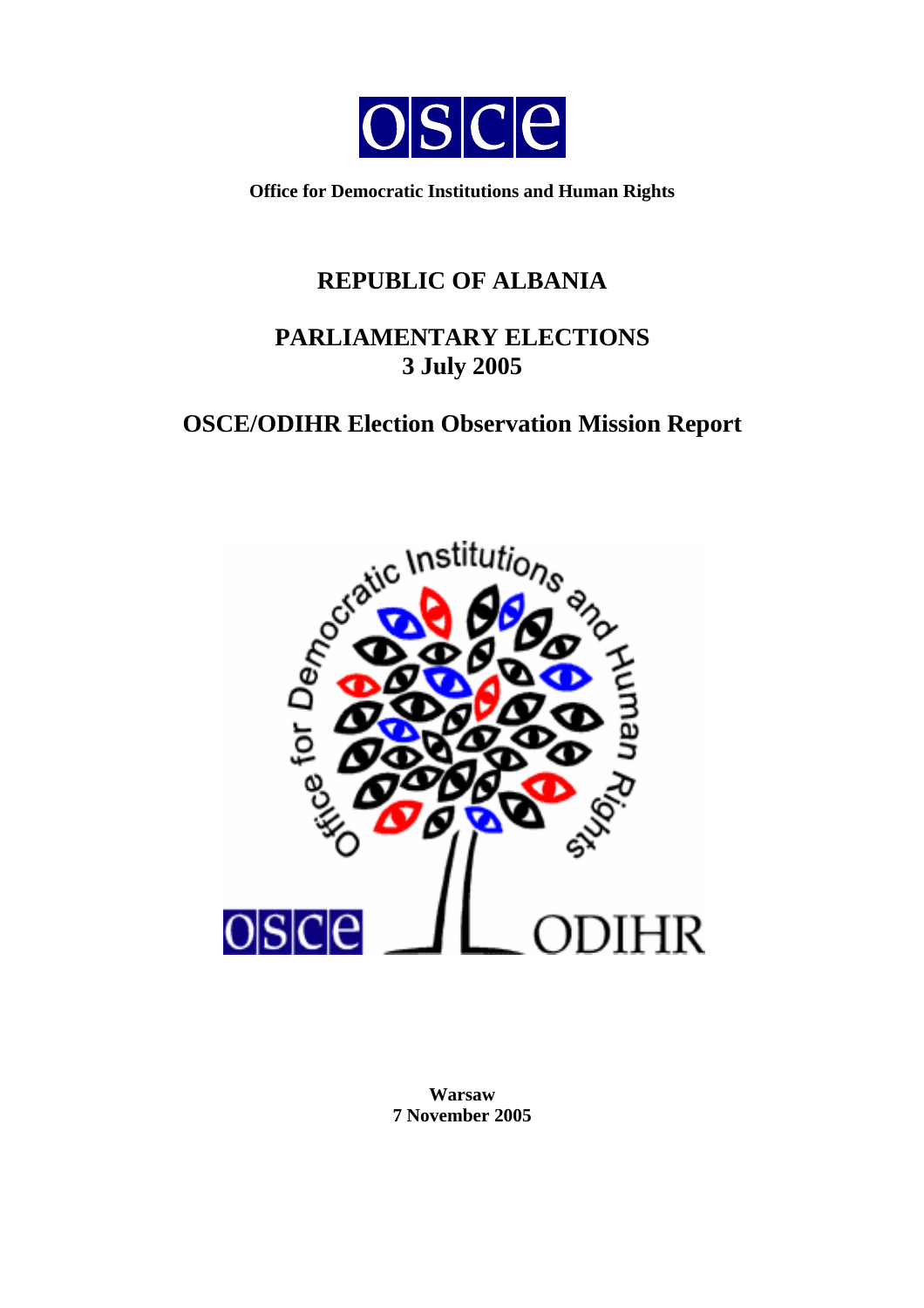### **TABLE OF CONTENTS**

| I.         |                           |                                                                  |  |  |  |
|------------|---------------------------|------------------------------------------------------------------|--|--|--|
| Н.         |                           |                                                                  |  |  |  |
| III.       |                           |                                                                  |  |  |  |
| IV.        |                           |                                                                  |  |  |  |
|            | $A_{-}$<br>B.<br>C.       |                                                                  |  |  |  |
| V.         |                           |                                                                  |  |  |  |
|            | $A_{-}$<br>B <sub>1</sub> |                                                                  |  |  |  |
| VI         |                           |                                                                  |  |  |  |
|            | А.<br><b>B.</b>           |                                                                  |  |  |  |
| <b>VII</b> |                           |                                                                  |  |  |  |
|            | A<br>B.                   |                                                                  |  |  |  |
| VIII.      |                           |                                                                  |  |  |  |
| IX.        |                           |                                                                  |  |  |  |
|            | $A_{-}$<br>B.             |                                                                  |  |  |  |
| <b>X</b> . |                           | <b>ELECTION COMPLAINTS AND APPEALS PRIOR TO ELECTION DAY  16</b> |  |  |  |
| XI.        |                           |                                                                  |  |  |  |
| XII.       |                           |                                                                  |  |  |  |
| XIII.      |                           |                                                                  |  |  |  |
| XIV.       |                           |                                                                  |  |  |  |
|            | А.<br>B.                  |                                                                  |  |  |  |
| XV.        |                           |                                                                  |  |  |  |
| XVI.       |                           |                                                                  |  |  |  |
| XVII.      |                           |                                                                  |  |  |  |
|            | А.                        |                                                                  |  |  |  |
|            | B.                        |                                                                  |  |  |  |
|            | C.                        |                                                                  |  |  |  |
|            | D.                        |                                                                  |  |  |  |
|            | Е.                        |                                                                  |  |  |  |
|            | F.                        |                                                                  |  |  |  |
|            | G.<br>Н.                  |                                                                  |  |  |  |
|            | I.                        |                                                                  |  |  |  |
|            | J.                        |                                                                  |  |  |  |
|            |                           |                                                                  |  |  |  |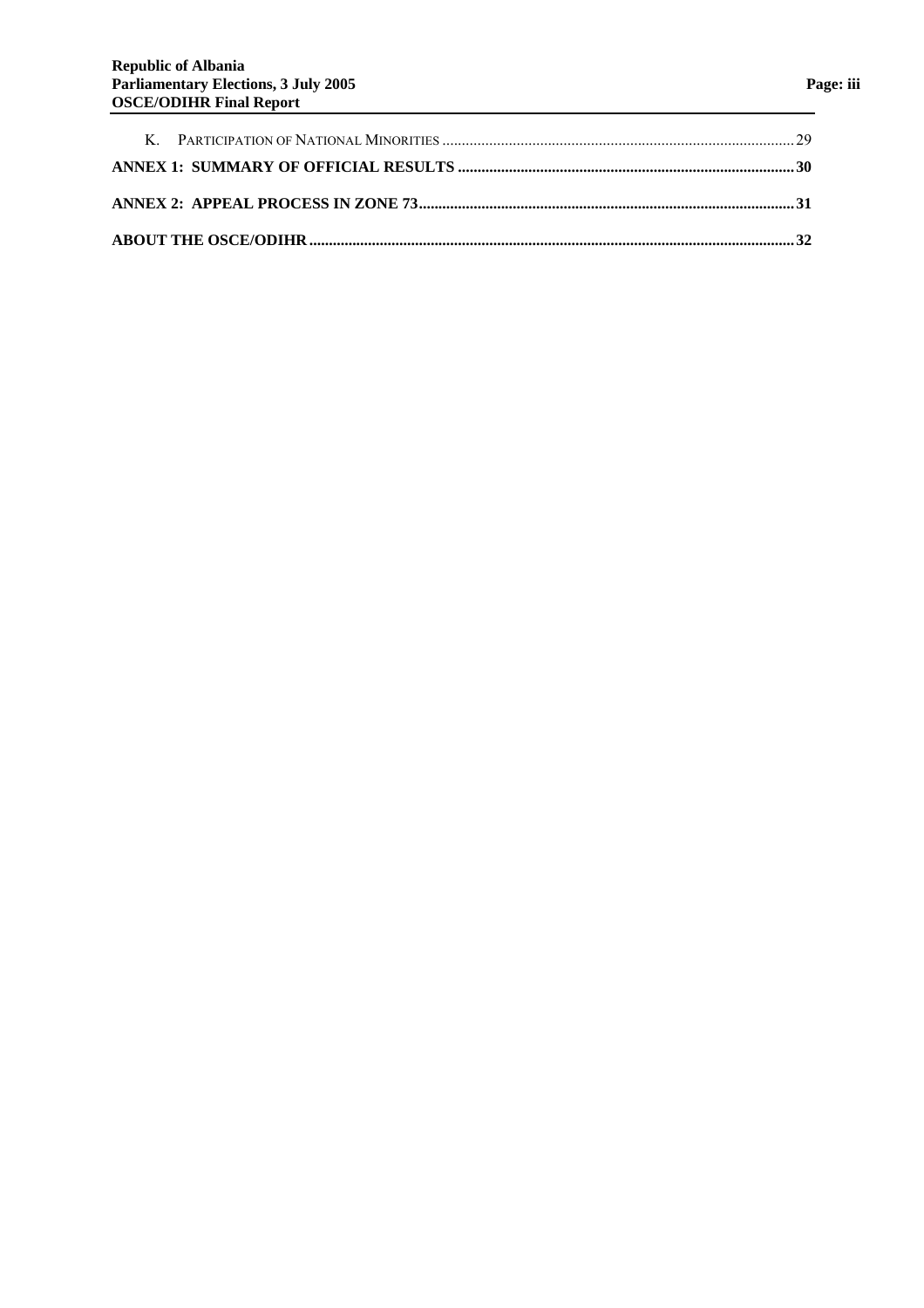#### **REPUBLIC OF ALBANIA PARLIAMENTARY ELECTIONS 3 July 2005**

#### **OSCE/ODIHR ELECTION OBSERVATION MISSION**

### **FINAL REPORT<sup>1</sup>**

#### **I. EXECUTIVE SUMMARY**

In response to an invitation from the Minister of Foreign Affairs of Albania to observe the 3 July 2005 parliamentary elections, the OSCE Office for Democratic Institutions and Human Rights (OSCE/ODIHR) established an Election Observation Mission (EOM) on 18 May 2005. It assessed the electoral process for compliance with the OSCE Commitments, and other international standards. The OSCE/ODIHR EOM joined efforts with observers from the OSCE Parliamentary Assembly (OSCE PA), The Parliamentary Assembly of the Council of Europe (PACE) and the European Parliament (EP) to form an International Election Observation Mission (IEOM) to observe election day procedures.

The 3 July 2005 parliamentary election complied, only in part, with OSCE commitments and other international standards for democratic elections, and marked some progress in the conduct of elections in Albania. It was a competitive contest and voters were offered a wide electoral choice from a range of political parties. Yet, the process was again protracted and at times uncertain.

Major parties mounted highly visible campaigns. The electronic media were generally balanced in their coverage of electoral subjects and strived to meet their legal obligations. However, they provided the two largest parties with more than their legal entitlement and were inconsistent in the coverage of smaller parties. Despite a generally calm campaign, a few incidents occurred including a fatal shooting on election day.

These elections were the first to be held under a new Election Code, adopted in 2003 and subsequently amended. While there is room for further improvement of the legal framework, the law is overall conducive for the conduct of democratic elections. However, the major political parties are yet to demonstrate political will and responsibility commensurate with the broad authority granted to them for the electoral process. This was particularly evident in the parties' approach to the election administration, the full respect for citizens' fundamental freedoms, and the implementation of electoral strategies to maximise electoral gains. These strategies undermined the constitutional objective of proportionality "to the closest possible extent" of the electoral system, which remains open to abuse and should be reformed in an inclusive manner.

The Central Election Commission (CEC) administered the process in line with the provisions of the Electoral Code and consolidated its reputation for an effective, transparent and largely impartial collegial body. Many of the 100 Zone Election Commissions (ZECs), the Voting Centre Commissions (VCCs) and the Counting Teams (CTs) were formed late, for which parties bear their share of responsibility. Observers reported that often ZEC and VCC members appeared to give priority to party interests, rather than to fully respect the law.

A considerable and relatively successful, if late, effort by the state and local government authorities introduced a new framework for voter registration providing for a clear division of responsibilities of the bodies involved. In many election zones this exercise resulted in improved accuracy of voter lists. However, the significance of these efforts was lessened by the long standing inaction of the

 1

This report is also available in Albanian. However, the English version remains the only official document.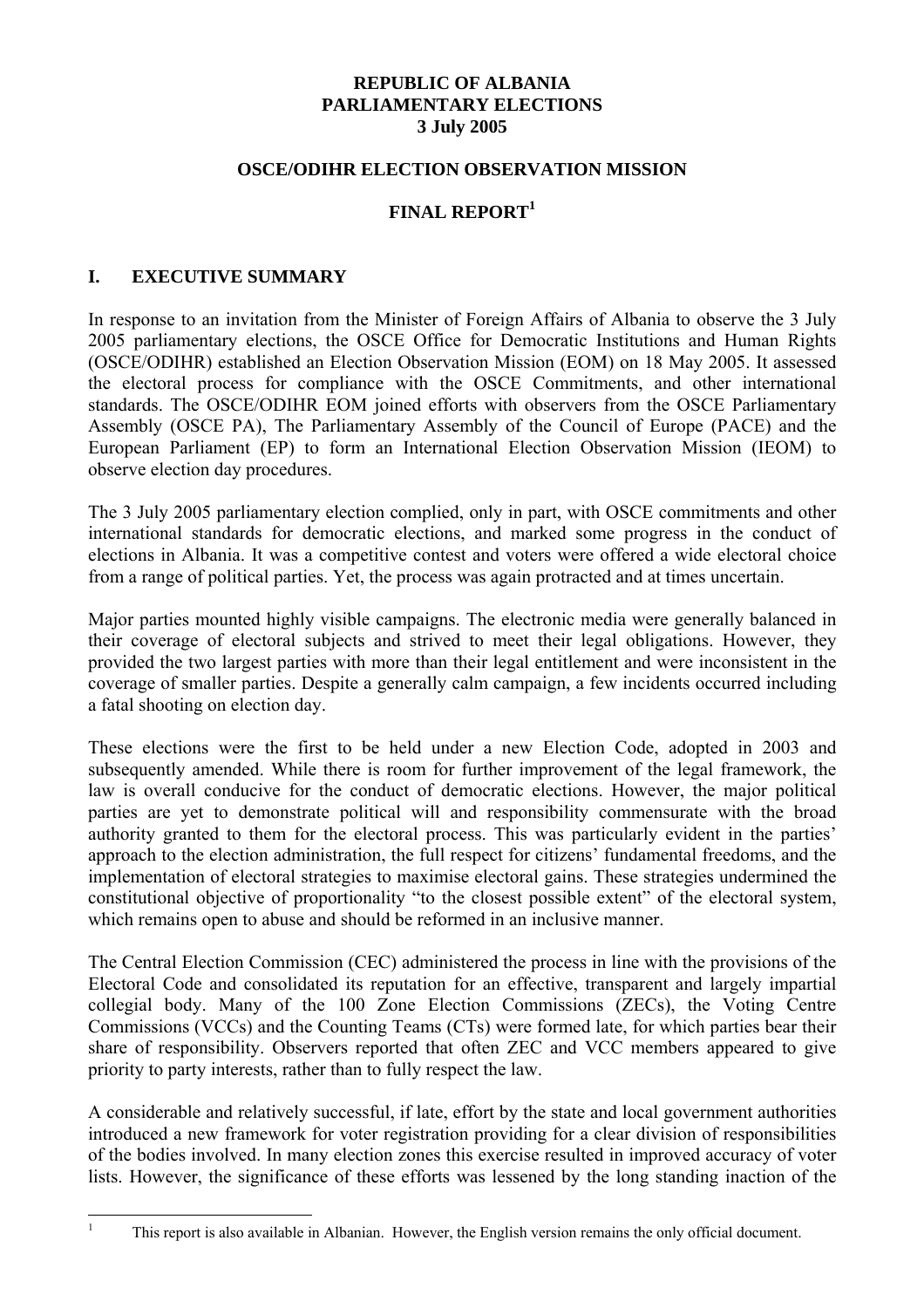Albanian authorities in introducing a uniform system of addresses of buildings and new personal identification documents. Consequently, voter lists remained a contentious issue. Nevertheless, with a few exceptions, observers did not detect deliberate attempts to disenfranchise voters or otherwise manipulate voter lists for political gain.

The conduct of the voting demonstrated only limited progress. In many cases, VCCs did not have sufficient respect for correct procedures, particularly regarding the use of ink to prevent multiple voting, the secrecy of the vote and the checking of voters' identity. Fewer voters were turned away from polling stations because their names did not appear on voter lists.

The counting of votes was often contentious and took considerably longer to complete than foreseen in the law. While some delays were attributable to fatigue, most were caused by obstruction of the process. As the count progressed, observers reported a number of serious irregularities in some zones including cases when votes were not counted honestly.

While it took over six weeks for the CEC and the Electoral College to hear all post-election complaints, largely as a consequence of parties filing frivolous cases, complaints were handled fairly. However, in a few cases, appellants were denied effective legal remedy due to the emphasis on the form of an appeal over its substance, as well as the CEC's unwillingness to use fully its powers of investigation in such cases.

Minority populations, notably Roma, continued to be marginalized and were subjected to election intimidation and attempted 'vote buying'. Further efforts are needed to improve their registration as voters and participants.

The election brought only a marginal increase in the low number of women MPs. Women are also considerably under-represented in the election administration. A genuine effort is required to address the gender imbalance in Albanian public affairs.

The OSCE/ODIHR, as well as the institutions represented in the IEOM, remains committed to support the efforts of the Albanian authorities to bring the conduct of elections in Albania fully in line with OSCE Commitments and other standards for democratic elections.

# **II. INTRODUCTION AND ACKNOWLEDGEMENTS**

In accordance with Albania's commitments as an OSCE participating State, the OSCE Office for Democratic Institutions and Human Rights (OSCE/ODIHR) was invited to observe the 3 July 2005 election process. An Election Observation Mission (EOM) was formally established on 18 May, headed by Mr. Jørgen Grunnet (Denmark). The OSCE/ODIHR EOM consisted of 40 election experts and long-term observers (LTOs) based in Tirana and 11 other cities.

Ambassador Andreas Nothelle (Germany) coordinated the OSCE PA Delegation. Mr. Jerzy Smorawiński (Poland), Member of the Polish Senate, led the PACE Delegation. Ms. Doris Pack (Germany), Member of the European Parliament, led the EP Delegation. The IEOM deployed 408 observers from 36 OSCE participating States, including 23 parliamentarians from the OSCE PA, 20 from the PACE, and nine from the EP. The IEOM observed the polling and vote count in over 1,200 VCs throughout the country and 97 counting centres (CCs).

The OSCE/ODIHR EOM extends its appreciation to the Ministry of Foreign Affairs, the Central Election Commission and other state and local authorities for their assistance and co-operation. The EOM is grateful to the OSCE Presence in Albania for its support throughout the duration of the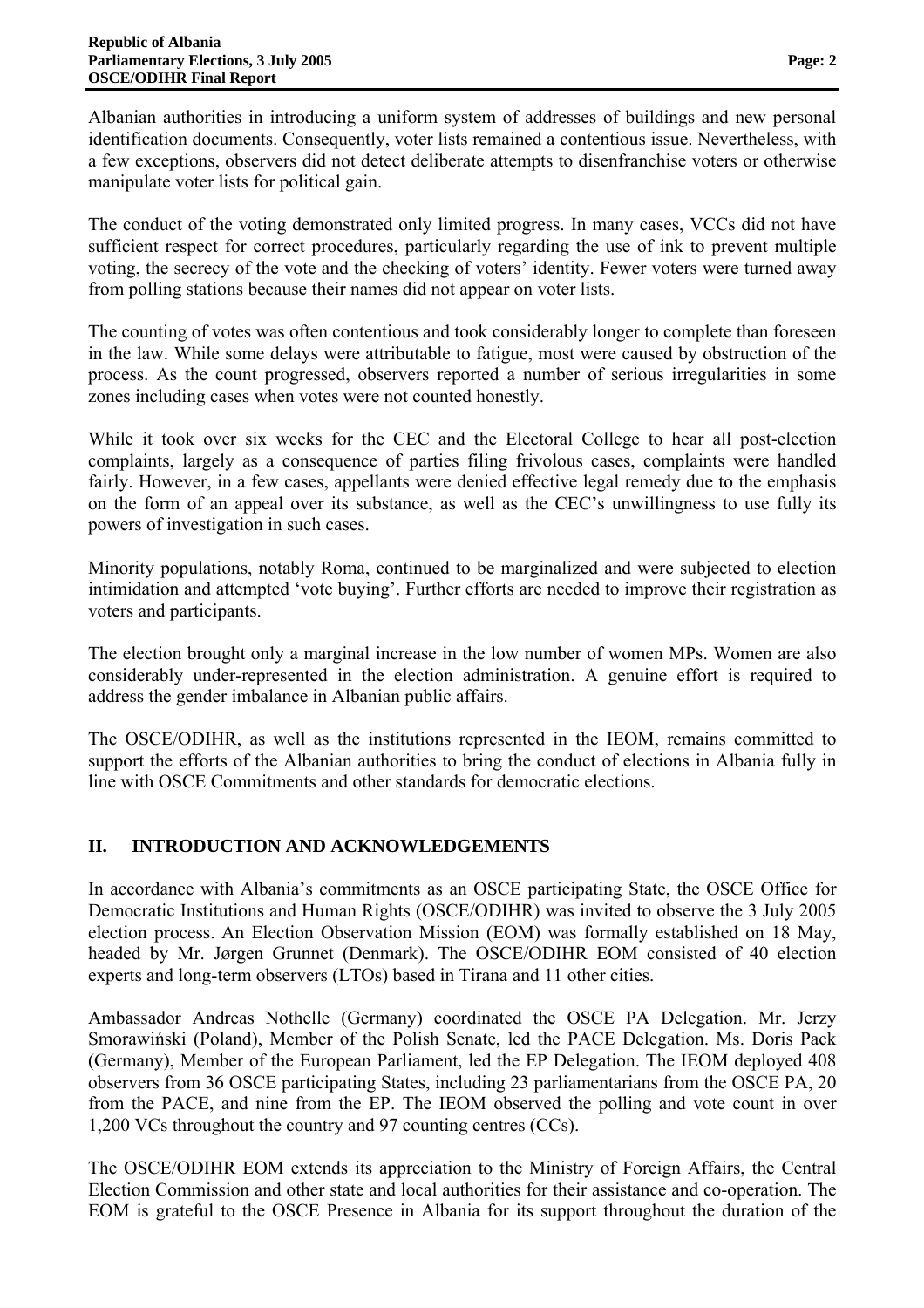mission, and to the Embassies of OSCE participating States accredited in Tirana. The EOM is also grateful to the OSCE Missions in Kosovo and the former Yugoslav Republic of Macedonia for their support in sending observers.

# **III. POLITICAL BACKGROUND**

The 3 July 2005 parliamentary elections were the sixth since the establishment of multi-party politics in Albania in 1991. Since then, the two largest parties, the Socialist Party (SP) and the Democratic Party (DP) have dominated the political scene. Frequently, their rivalry has been intense, based on a mutual lack of trust, and at times antagonistic. In recent years this has caused political deadlocks, often resolved through the facilitation by international institutions, notably the OSCE.

The last parliamentary elections were held in 2001 and local elections were held in 2003. Both processes were protracted and contentious with repeated elections in a number of constituencies due to irregularities. In 2001, the SP led by Mr. Fatos Nano, received a majority of seats (73). It formed a coalition government and enjoyed parliamentary support from 13 MPs elected from four other parties<sup>2</sup> and two MPs elected as 'independent' candidates. The DP, led by Mr. Sali Berisha, and other opposition parties gained 52 seats.<sup>3</sup> The DP considered the 2001 elections to be characterised by fraud and boycotted the main institutions, including the Parliament. In February 2002, a less confrontational phase commenced, which led to the opening of discussions on a reform of the electoral framework, and to the consensual election of Mr Alfred Moisiu as President of Albania by the Parliament in the summer of 2002. A month after the election of the President, SP Chairman Fatos Nano became Prime Minister.

In the fall of 2004, former SP Prime Minister Ilir Meta broke away from the socialist parliamentary group and founded the Socialist Movement for Integration (SMI). The SMI was then represented in parliament by 9 MPs elected in 2001 as candidates of the SP. Since 2004, the LMP has formed an alliance with the Renewed Democratic Party to form the pro-monarchist Movement for National Development – Leka Zogu I (MND).

# **IV. LEGAL FRAMEWORK**

### **A. APPLICABLE LEGISLATION**

The elections were conducted under a new Electoral Code, adopted in June 2003.<sup>4</sup> In 2004, the OSCE/ODIHR and the Venice Commission of the Council of Europe issued 'Joint Recommendations' to improve the legislative framework in order to meet OSCE commitments and other international standards.

The Electoral Code was subsequently amended in October 2004, January 2005 and April 2005. The amendments, some of which addressed the Joint Recommendations, brought about several changes, in particular concerning the election administration, the compilation of voter lists, the criteria for

 2 The Social Democratic Party (SDP), the Environmentalist Agrarian Party (EAP), the Human Rights Union Party (HRUP) and the Democratic Alliance (DA)

The DP ran in the 2001 elections in coalition with the Republican Party (RP), the Liberal Union Party, the Legality Movement Party (LMP) and the National Front Party. In 2001, the New Democratic Party (NDP), also in opposition, ran separately.

Other legislation relevant to the holding of elections includes the Constitution of the Republic of Albania, the Civil Procedure Code, the Code of Administrative Procedure, various laws and the instructions of the CEC and government ministries.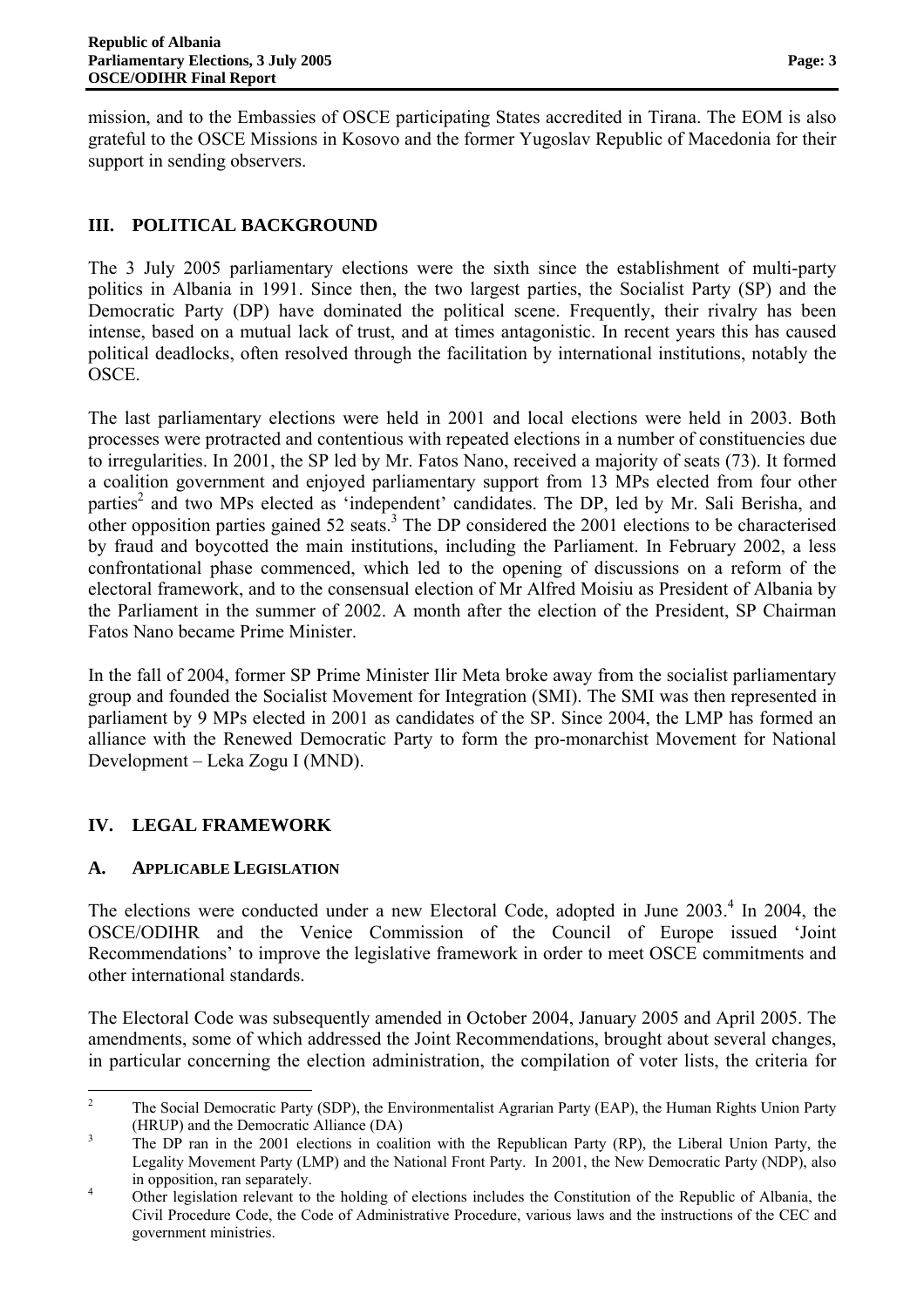New boundaries for electoral zones were set out in a separate law (March 2005), resulting from a bi-partisan SP-DP political agreement. While the current election zones are an improvement over the previous boundaries, based on the voter lists produced for this election on election day a few zones do not meet legal requirements<sup>5</sup>, in particular, some deviated excessively from the "average" number of voters for an election zone".<sup>6</sup>

# **B. ELECTION SYSTEM<sup>7</sup>**

Article 64 of the Constitution (1998) establishes the following election system:

- A fixed number of parliamentary mandates (140), with 100 deputies (71%) elected in single mandate election zones (hereafter 'single-seat' mandates) and 40 (29%) elected from party or coalition lists (hereafter 'supplemental' mandates);
- That "the total number of deputies of a party [...] shall be, to the closest possible extent, proportional to valid votes won by them on the national scale […]" (Art. 64.2); and,
- That parties must obtain at least 2.5% of valid votes and coalitions must obtain at least 4% of valid votes, to participate in the allocation of the 40 supplemental mandates.

The current electoral system was first provided for in the previous Electoral Code (2000), based on an interpretation of Art.64 of the Constitution. The 2003 Electoral Code further elaborated the system. Unlike in the 2000 Electoral Code, candidates in the 100 election zones required a simple majority, and not an absolute majority of the vote to be elected.<sup>8</sup> Article 65 of the Electoral Code states that the 40 'supplemental mandates' are allocated "according to the proportional percentage of votes won by the multi-name [party] lists". However, the law does not establish a 'parallel' election system as the allocation of the 'supplemental mandates' is intrinsically linked to the number of single seats won by candidates of each party or coalition. According to the Code (Art. 67), if the number of single seats won by each party/coalition exceeds the total number of mandates to which it would be entitled should all 140 seats be allocated through a full proportional system  $(Art.67.1.b)$ , the party/coalition will not receive any of the 40 supplemental mandates.<sup>9</sup> While article 67 of the Electoral Code attempts to respect article 64.2 of the Constitution, the objective of proportionality in the composition of parliament is hampered by a combination of four factors:

 5 For example zone 85 is non-contiguous.

<sup>6</sup> While art.181.1.of the Electoral Code provides that "No electoral zone may be subject to a deviation of more than 10 percent from the average number of voters on a national scale", the number of voters in several zones varies by more than 10 percent from the national average. According to the Venice Commission's Code of Good Practice in Electoral Matters [CDL-AD (2002)23, page 10] "the permissible departure from the norm should not be more than 10%". The existence of constituencies, the size of which differs excessively from the country's average challenges the principle of equal suffrage. However, the delineation of the zone boundaries was conducted partly on the basis of figures which reflect, in addition to the numbers of voters registered in these zones for the 2003 municipal elections, also voter turnout figures and data for the population from the 2001  $rac{\text{census}}{7}$ 

The rules for translation of votes into seats.

<sup>8</sup> In 2001, the 100 candidates required  $50\% + 1$  vote to be elected. If no candidate secured a majority of the vote in the first round, a second round (run-off) election took place between the two top scoring candidates.

*Inter alia*, article 67 establishes that the number of valid votes won by each party/coalition meeting the respective threshold is divided by the total number of valid votes for all parties overcoming the threshold and multiplied by 140 (the total number of deputies). This establishes a preliminary 'mandate entitlement'. In this system, parties that received a significant share of the vote in the party list election ("the national scale") but no or few single seats, can expect to receive a number of supplementary mandates to enable their representation in parliament to be approximately proportional to the percentage of the vote they received in the party list election. Conversely, parties or coalitions that receive a high proportion of single seats, may receive few if any supplementary mandates.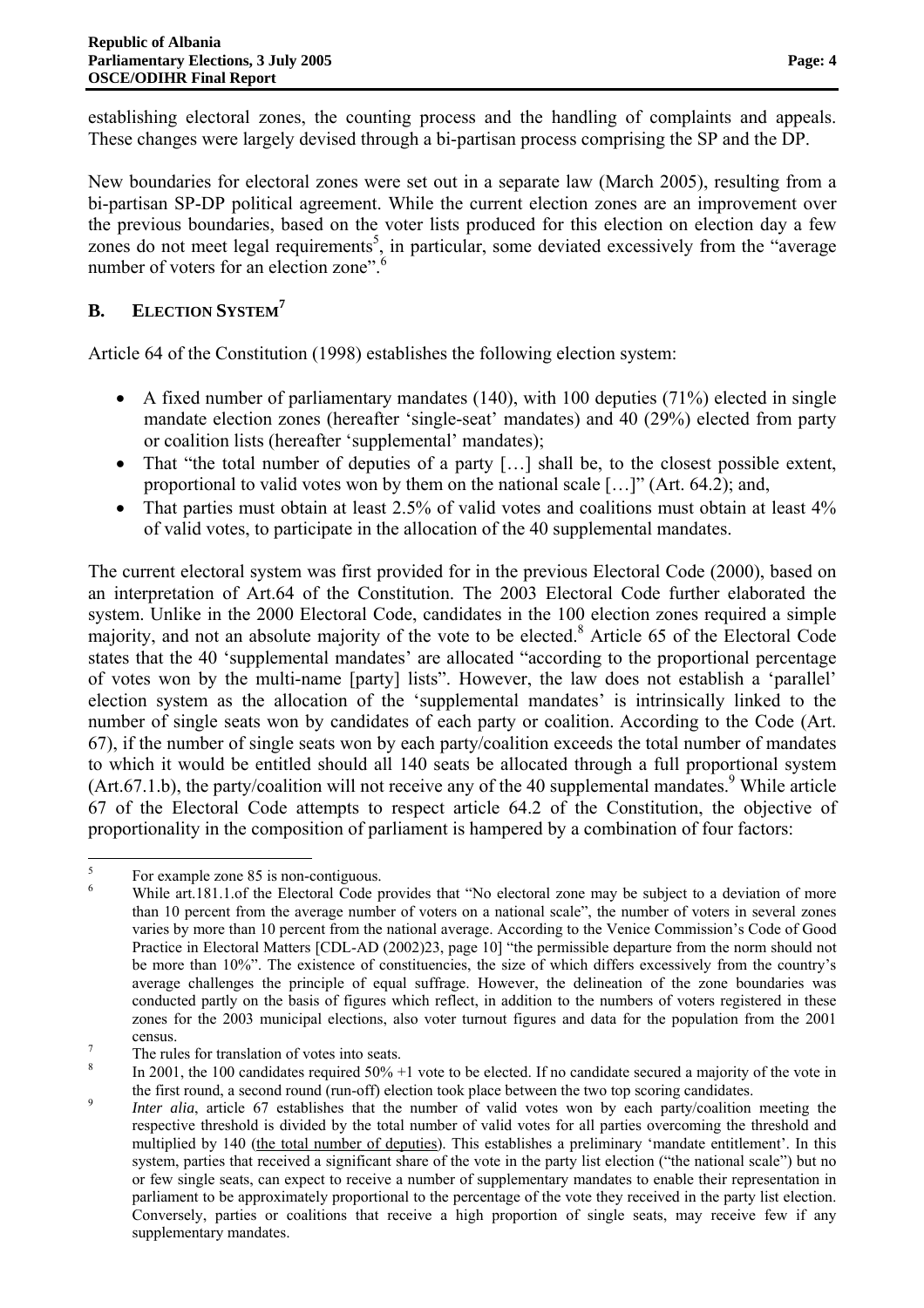- 1. The number of supplemental mandates is fixed rather than variable.
- 2. The number of supplemental mandates is relatively small (40) and thus may not be sufficient to achieve proportionality.
- 3. The impossibility of 'taking away' any of the single seats won by a party candidate; and
- 4. The provision that the election is a two-ballot contest<sup>10</sup> (Electoral Code, art 90).

Importantly, the legal framework does not ensure that the Constitution's stated objective can be realised i.e. to achieve a parliament composed on the principle of proportional representation. Using various methods, political parties can circumvent the aim of the election system and distort the allocation of supplementary mandates in their favour. For example, if supporters of a party (Party A) systematically split their votes between the candidate representing Party A and the election list of another, formally or informally allied party (Party B), then the combined number of mandates won by the two parties is likely to be increased. While this strategy might be within the law, it is problematic for a number of reasons:

- It can only work by lessening the effectiveness of Article 67 of the Electoral Code in meeting its purpose and is at odds with the stated objective of the Constitution.
- It significantly weakens the 'linkage' between the two parts of the election, *de facto* making the election similar to a 'parallel election'.
- It necessarily results in fewer mandates being awarded to parties that do not engage in the same or a similar strategy.
- It blurs distinctions between political parties and could therefore mislead voters; and
- It does not enable voters to know exactly how their votes will translate into seats.

Although similar strategies had been applied on a smaller scale in  $2001<sup>11</sup>$ , the provisions of the electoral code on allocating the supplemental mandates remained largely unchanged.

# **C. ASSESSMENT OF THE LEGAL FRAMEWORK**<sup>12</sup>

While the Electoral Code provides room for further improvements, it can serve as a basis for democratic elections if implemented in good faith by State authorities *and* political parties. However, while political parties have a central role in any democratic election process, at times the Electoral Code places their interests above those of citizens. Notwithstanding many positive aspects of the Electoral Code, the following two shortcomings run contrary to international standards:

The Electoral Code allows parties to submit to the CEC internal party agreements for reordering mandate recipients according to party-stipulated criteria.<sup>13</sup> In 2005, many parties submitted such agreements to the CEC.<sup>14</sup> This is problematic because it lessens the certainty among voters concerning the translation of their votes into mandates being allocated according to transparent criteria.

 Each voter can cast two ballots, one for a candidate running in the single mandate constituency and one for a party or coalition candidate list, without any restriction on any of his or her choices.<br>
See OSCE/ODIHR Final Report on the elections of 2001.

Space limitations preclude a comprehensive and complete analysis of the legal framework. The absence of commentary regarding a specific provision does not signify that the provision could not be improved.<br>
13 As noted in the OSCE/ODIHR – Venice Commission joint assessment of 2004: "to the extent that [the law]

would permit a re-ranking or "final" ranking of candidates to occur after a voter casts the ballot, then [it] would

<sup>&</sup>lt;sup>14</sup> The internal party agreements often contained formulas that took into account the electoral performance of the party/coalition list or of individual candidates in specific election zones. However, the SP and the DP submitted electoral lists with a fixed ranking of candidates.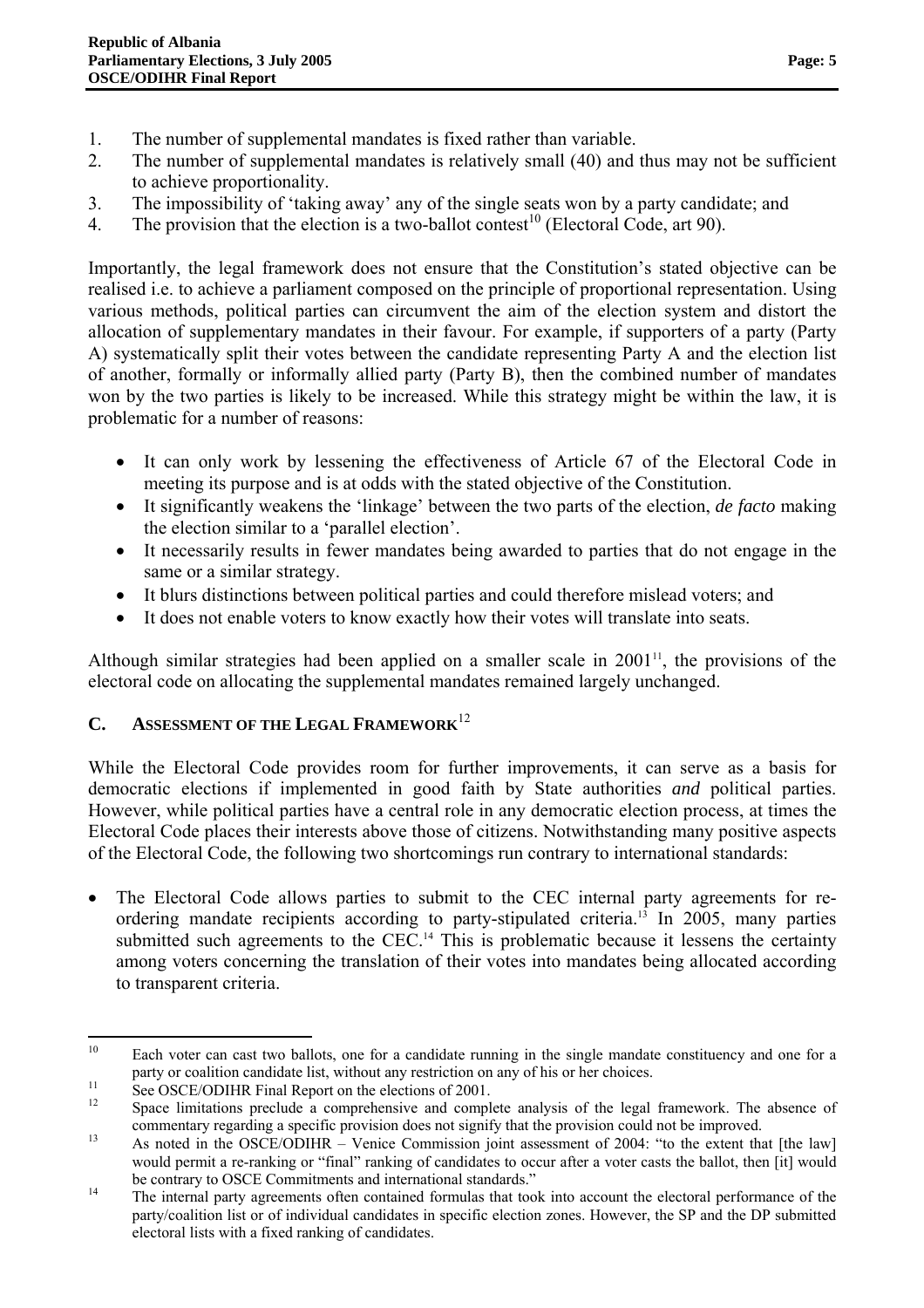• The Code (art. 163) grants parties the right to influence the selection of the pool of judges that hear election appeals.<sup>15</sup>

While according to art.154 of the Constitution, the power to elect CEC members is a constitutional prerogative of the Assembly, the President, and the High Council of Justice, art.22 of the Electoral Code limits the significance of this prerogative by the nomination power it gives to political parties. Yet, the Constitution does not exclude the possibility for political parties to propose members. In this regard, the issue lies in the fact that the choice given by political parties to the three electing institutions is limited to a maximum of two names per list<sup>16</sup>, rather than in the participation of the parties in the nominating process. Of equal importance is the profile of the parties' nominees. In effect, the two largest political interests control the functioning of the CEC through their nomination of members.

According to the Electoral Code, six parties nominate the entire membership of ZECs and VCCs.<sup>17</sup> These parties are granted the unrestricted right to replace ZEC and VCC members *at any time* for *any reason*. They may delay submitting the list of nominees to vote counting teams until only two hours before the close of polls. Arguments in favour of such legal privileges are usually presented as ways to counter possible attempts to 'buy' election commissions' members. However, such privileges enable parties, particularly the two largest ones, to exert a high degree of influence on the stability, professionalism, independence and impartiality of the election administration, and consequently create possibilities for a negative impact on the election process.

The Electoral Code favours certain parties e.g. it provides that CEC members are appointed from among only the parties of the 'left' or the 'right' political wing. This discriminates against parties not clearly affiliated with either political wing.<sup>18</sup> Additionally, non-parliamentary parties do not have the right to receive copies of official results protocols from ZECs and 'smaller' parties face restrictions in conveying campaign messages e.g. in the area of paid political advertisements in the private electronic media, where the Code grants 'larger' parties the right to purchase double the amount of airtime of 'smaller' parties. These factors create an uneven electoral 'playing field' and thus challenge aspects of paragraph 7.6 of the OSCE Copenhagen Document.

Following the signature of an SP-DP Protocol on 17 May 2003, and some subsequent amendments, the Code provides that in the event that part of the party list election is invalidated e.g. in an election zone, it should not be repeated. The affected voters will only have one vote (for the single seat contest) while others will have two. Notwithstanding problems Albania has faced during previous elections regarding the fragmentation of the electoral process, it should be noted that the failure to repeat the party list election in a specific area could challenge the equality of the vote, an established international standard, and could affect the allocation of mandates.

The provisions on campaign finance, although representing some improvement over the previous elections when they were almost non-existent, lack consistency; e.g. while Art.144 provides that the campaign expenditure limit for a political party includes its candidates' expenditures, Art.145.1 does not require party candidates to report expenditures either directly or through the party. The

 $15$ 15 The OSCE/ODIHR and the Venice Commission previously expressed their joint concern over Article 163. See Recommendation No. R (94) 12 of the Committee of Ministers of Council of Europe on the Independence, Efficiency and Role of Judges; UN Basic Principles on the Independence of the Judiciary; Paragraphs 5.12 and 5.13 of the OSCE Copenhagen Document (1990) and Paragraphs 19.1 and 19.2 of the OSCE Moscow Document (1991). 16 See Joint OSCE/ODIHR Venice Commission Recommendations on the Electoral Law and the Electoral

Administration in Albania –  $[CDL-AD(2004)017rev2]$ , page 8<br>
The six parties that achieved the best election result in the previous parliamentary election.<br>
The SMI completed that it had suffered discrimination in being legal

The SMI complained that it had suffered discrimination in being legally unable to replace its election observers after an 18 June deadline, whereas the SP and the DP could replace members of electoral bodies at will.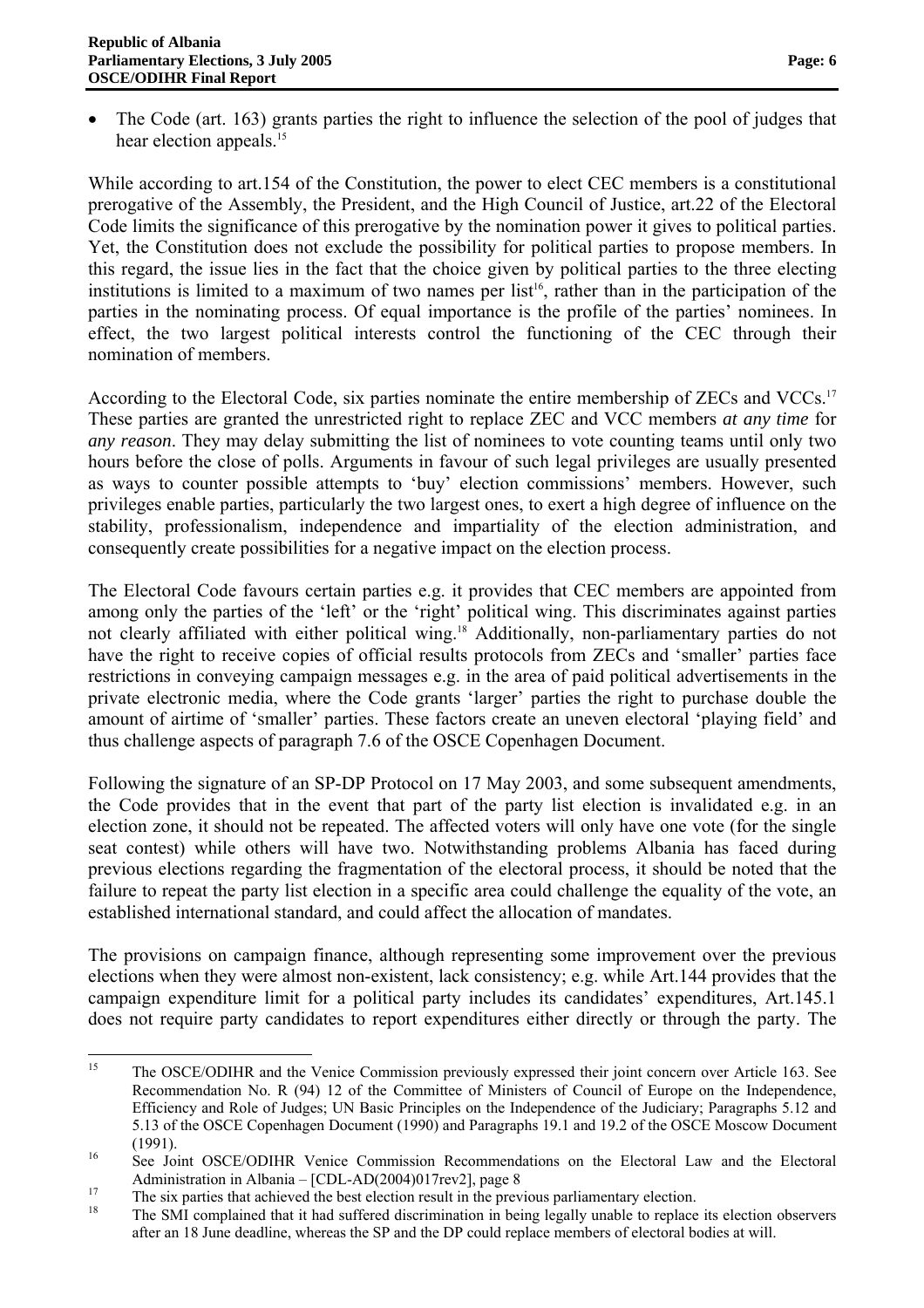requirement to declare expenditures relates only to those made within a limited campaign period. Hence, the legal provisions can be circumvented through the careful timing of donations and expenditures. Finally, parties are not required to submit financial reports on campaign expenditure until 45 days after the election, thereby lessening transparency.

The Code allows political parties to appeal against the tabulation of results by a ZEC and separately to request the CEC to invalidate results in an electoral zone. Where both an appeal and an invalidation request are lodged with the CEC, the latter is considered before the former. This is not efficient and the ZEC's tabulation of results may constitute important evidence supporting the request to invalidate the results.

# **V. ELECTION ADMINISTRATION**

### **A. STRUCTURE AND COMPOSITION OF THE ELECTION ADMINISTRATION**

Parliamentary elections in Albania are administered by a three-tiered election administration: the Central Election Commission (CEC), 100 Zone Election Commissions (ZECs), and 4,764 Voting Centre Commissions (VCCs) were established in 2005. In addition, up to five Counting Teams (CTs) were established in each electoral zone to conduct the vote count in 100 Counting Centres  $(CCs)$ .

The CEC is a permanent body composed of seven members.<sup>19</sup> CEC members have a seven-year mandate. Political parties exert considerable influence over the composition of the CEC as they nominate members for appointment. Under an agreement reached in October 2004 between the SP and the DP, the 'political balance' of the CEC was altered, with the SP 'surrendering' one of its five seats to the opposition.<sup>20</sup>

Following amendments made to the Electoral Code on 10 January 2005 in line with OSCE/ODIHR and Venice Commission recommendations<sup>21</sup>, most CEC decisions are taken by a majority vote: at least four votes are needed to take a decision, and CEC sessions are valid if at least four members attend it. However, a qualified majority of at least five votes is needed for the certification of the final election results, the invalidation of elections, and in adjudicating appeals against ZEC decisions on election results. Political parties are entitled to nominate representatives to the CEC, who may participate in discussions but do not have the right to vote on issues decided by the CEC.<sup>22</sup>

Each ZEC was composed of seven members who are appointed by the CEC based on combined nominations made by the three largest left wing parties (combined) and three largest right wing parties.23 The SMI was not entitled to nominate ZEC, VCC or CT members despite being perceived as the second largest left wing party.<sup>24</sup> SMI was critical of what it referred to as a 'two-party political division' and complained it was unable to influence CEC decisions. The SP and the DP were granted the right to nominate the seventh member on a parity basis determined by "random selection" and "equal distribution". The ZEC Chair was appointed from among the political bloc that held the majority on the particular ZEC, while the Deputy Chair and Secretary were nominated by the minority. The Electoral Code provides that if parties fail to nominate members, the right of nomination passes to the next largest party from the same side of the political spectrum. However,

<sup>&</sup>lt;sup>19</sup> In addition, a 'non-voting' Secretary is appointed to the CEC, as well as to the 100 ZECs and to the VCCs.<br><sup>20</sup> The left and right political wings each propose three members, one each to each of the three appointing Both sides submit jointly nominees for a third member to be appointed by the High Council of Justice.<br>
See Joint 2004 OSCE/ODIHR - Venice Commission Recommendations, page 9

<sup>&</sup>lt;sup>22</sup> Representatives of parliamentary parties have a permanent status. Those of non-parliamentary parties do not.<br><sup>23</sup> The SD de SDD and the UDUD (and the LOD de NDD and the DD (and the ND) (and the SD).

<sup>&</sup>lt;sup>23</sup> The SP, the SDP and the HRUP (on the left) and the DP, the NDP and the RP (on the right)<br><sup>24</sup> The nomination right is based on the results achieved in the last parliamentary elections (2001).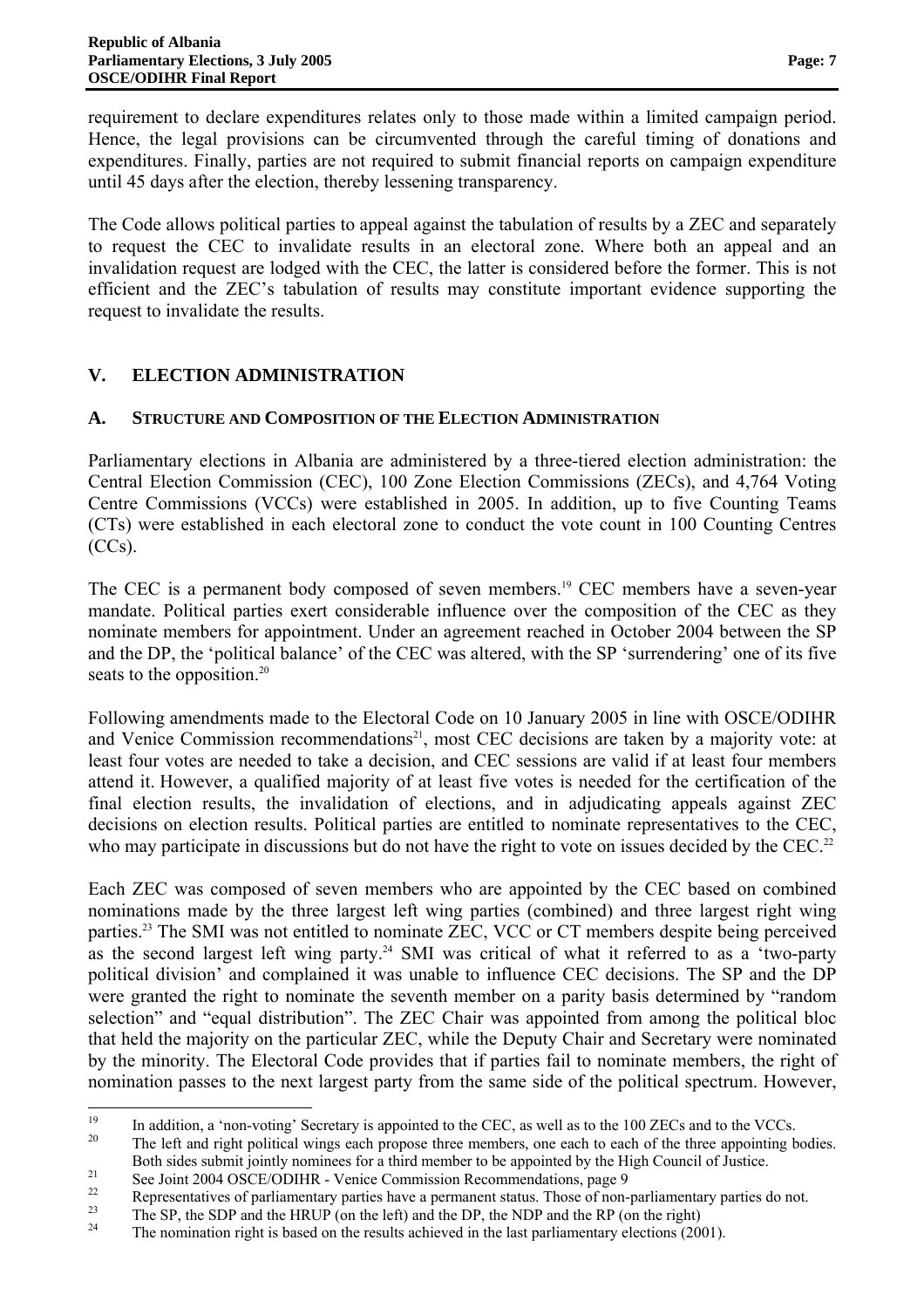despite some parties failing to make nominations by the legal deadline, the CEC did not apply the provision.

VCCs and CTs had the same political composition as ZECs. Political parties and independent candidates were entitled to have observers at ZECs and VCCs, as well as in CCs.

### **B. ASSESSMENT OF THE ORGANIZATION OF ELECTIONS**

In general, the CEC administered the election process in line with the Electoral Code. During the electoral period, it held frequent meetings, took over 1,700 decisions and adopted some 20 instructions regulating the process. For the most part, CEC meetings were conducted professionally, collegially and transparently. The proposals of party representatives were given a fair hearing. During the pre-electoral phase, OSCE/ODIHR EOM observers did not observe any political bias for or against an election stakeholder. While at times discussions were protracted and important decisions delayed, overall, this did not have a significantly adverse effect on electoral preparations.

The CEC's staff also performed their duties in an impartial and professional manner throughout the electoral period. In addition to the staff in Tirana, the CEC established 12 Regional Election Offices that provided technical and logistical support to ZECs. While not foreseen in the Electoral Code, these offices played a positive role in the elections by enhancing the flow of information to ZECs.

The CEC faced several logistical and administrative challenges in organising the elections. According to the Electoral Code, ZECs should have been appointed by 3 March 2005. This proved impossible since at that point the election zone boundaries had not been approved. The CEC decided to postpone the first ZEC meetings until 16 May in order to give parties time to nominate ZEC members. Nonetheless, only 63 ZECs were fully composed by the new deadline, largely because some parties, notably the DP and the RP, did not make their nominations on time. Shortly after the ZEC appointment process was complete, some parties made extensive use of their right to replace members. Although the number of replacements decreased closer to election day, some parties' approach caused instability in the ZECs and some members were appointed after training had been completed. Additionally, some local government authorities did not fully cooperate with the CEC. They did not meet legal deadlines on submitting the final numbers of registered voters and the location of voting centres (VCs), necessitating the imposition of fines by the CEC.

At least half of the ZEC chairs had served on a ZEC during a previous election. This experience may have proved valuable in the administration of elections. However, a significant minority of ZECs lacked adequate material resources and the majority reported that they had not received operating funds in time. ZECs also faced major challenges in appointing VCC members, once again because parties did not meet nomination deadlines. Several political parties justified their actions by claiming that if the VCC and CT members were known well in advance of the election, they could be bribed or intimidated. As for ZECs, the delay in appointing VCC members meant that many did not participate in trainings organised by the CEC. Observers in approximately 10% of zones questioned the independence of ZECs and some appeared to take decisions based on political rather than administrative criteria.

# **VI. PARTY AND CANDIDATE REGISTRATION**

The registration procedure comprises two steps. First, political parties must register as electoral subjects with the CEC. Then, they either present a multi-name national list for the 40 supplemental seats, or candidates running in single-seat contests, or both. Parties must be registered individually as electoral subjects before entering a coalition.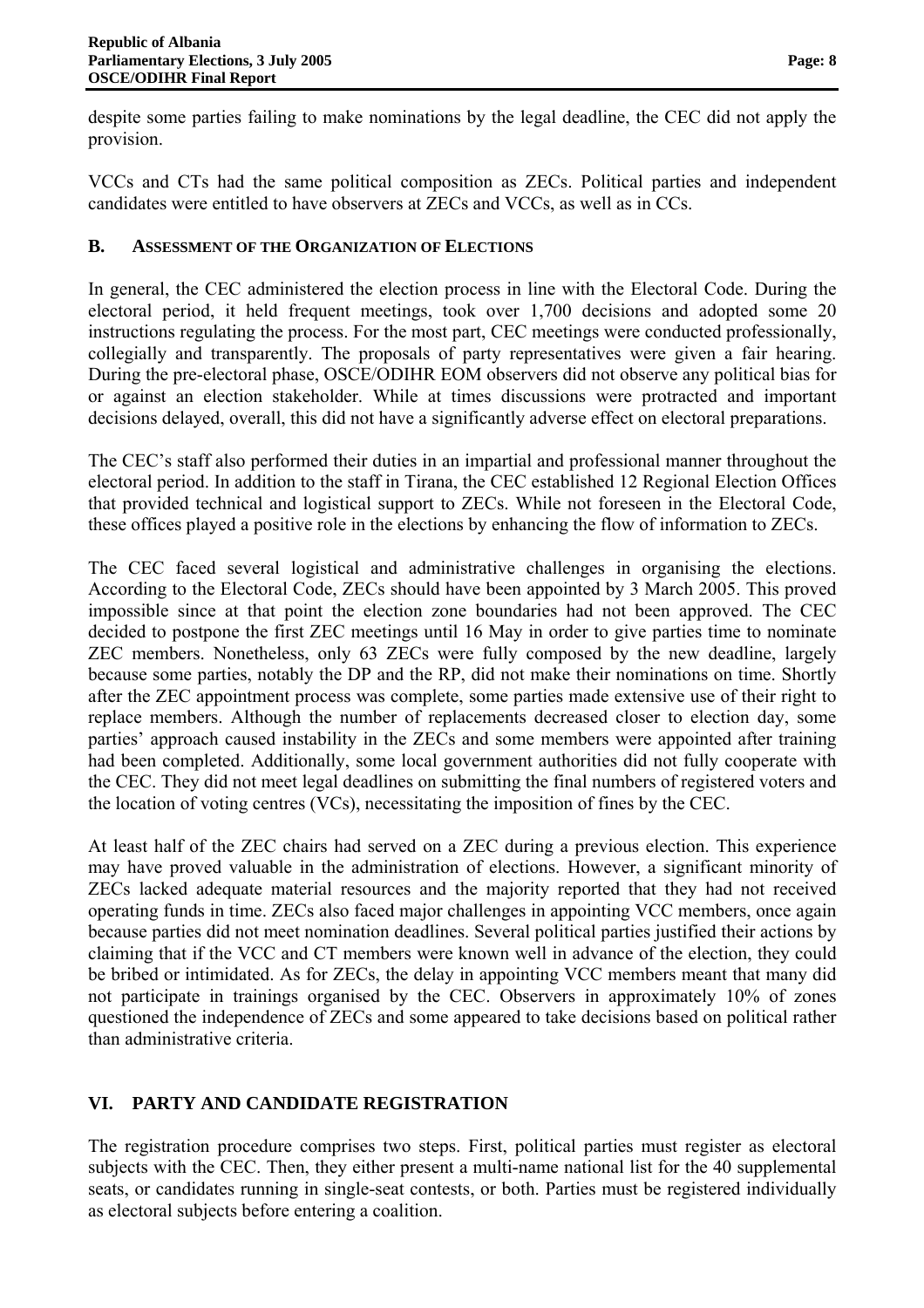For the 2005 elections, the CEC first registered 57 parties as electoral subjects. Of the 57 parties registered as electoral subjects, 10 parties did not present any multi-name list for the national contest, 19 parties would be running as part of four coalitions, and 28 parties would be running separately for the national lists contest.

### **A. REGISTRATION OF MULTI-NAME NATIONAL LISTS**

Candidate lists of parties and coalitions must be registered with the CEC. The Electoral Code makes a distinction in the registration procedure between 'parliamentary parties' and 'non parliamentary parties'. Non-parliamentary parties must submit the signatures of at least 7,000 registered voters, while coalitions of non-parliamentary parties must submit at least 10,000 signatures. This requirement is reasonable and complies with established international best practices.<sup>25</sup> Parties represented in the outgoing parliament are required to submit a signed declaration by at least one sitting MP that he/she is a *member* of the party in question. Coalitions can also submit declarations of sitting MPs who are members of one of the parties of the coalition, in the same number as there are parties within the coalition. Positively, if the CEC finds deficiencies in the registration documentation, parties are not rejected but rather are granted two days to remedy the shortcoming.

Of the 28 parties which applied to run separately, eight were represented in the outgoing parliament and two additional parties<sup>26</sup> were treated as such by the CEC. The handling of these two latter cases deserves attention. Documentation sent by the Assembly to the CEC on various other issues did not list either of them as having parliamentary representation. The two parties' lists applied without supporting signatures. However, each of the two parties was able to provide a declaration by an incumbent MP that he was a *member* of that party, while neither had been elected on the ticket of the party for which he submitted a declaration and both were running for other parties in the 2005 elections. Nonetheless, the CEC accepted the declarations at face value and registered both parties without requiring support signatures.

All remaining 18 parties running separately had to present lists of support signatures. The CEC disqualified 11 of them for defects in the signatures lists. The Electoral College overturned the CEC decision of disqualification for one party. In the end, of the 28 parties which had attempted to register multi-name national lists for the 40 supplemental mandates, 18 could run.

The lists submitted by coalitions had to go through the same two procedures. Of the 57 parties registered as electoral subjects by the CEC, 19 submitted four separate coalition agreements:

- Seven parties considered as being closed to the DP submitted a list forming the 'Alliance for Freedom, Justice and Welfare' (AFJW) coalition;<sup>27</sup>
- Three parties (the LMP, the Renewed Democratic Party and the Conservative Party) formed a coalition called Movement for National Development – Leka Zogu I (MND);
- Four parties not represented in the outgoing parliament formed a coalition called Albanian Social Parties and National Unity Party (ASP + NUP);
- A coalition of five parties formed around the Democratic Movement for Integration (DMI).

Of the seven parties making the AFWJ coalition, 6 had parliamentary representation, and of the three parties making the MND coalition, two had parliamentary representation. In both cases, they had enough sitting MPs altogether to be exempted from the obligation of support signatures.<sup>28</sup>

 <sup>25</sup> See Venice Commission's Code of Good Practice in Electoral Matters [CDL-AD (2002)23], page 9

<sup>&</sup>lt;sup>26</sup> The National Front Party and the National Security Party

<sup>27</sup> New Democrat Party (NDP), Demo-Christian Party (DCP), Liberal Democratic Union (LDU), Democratic National Front Party (DNFP), Albanian Democratic Union Party (ADUP), Republican Party (RP) and the Human Rights and Liberties Movement Party (HRLMP)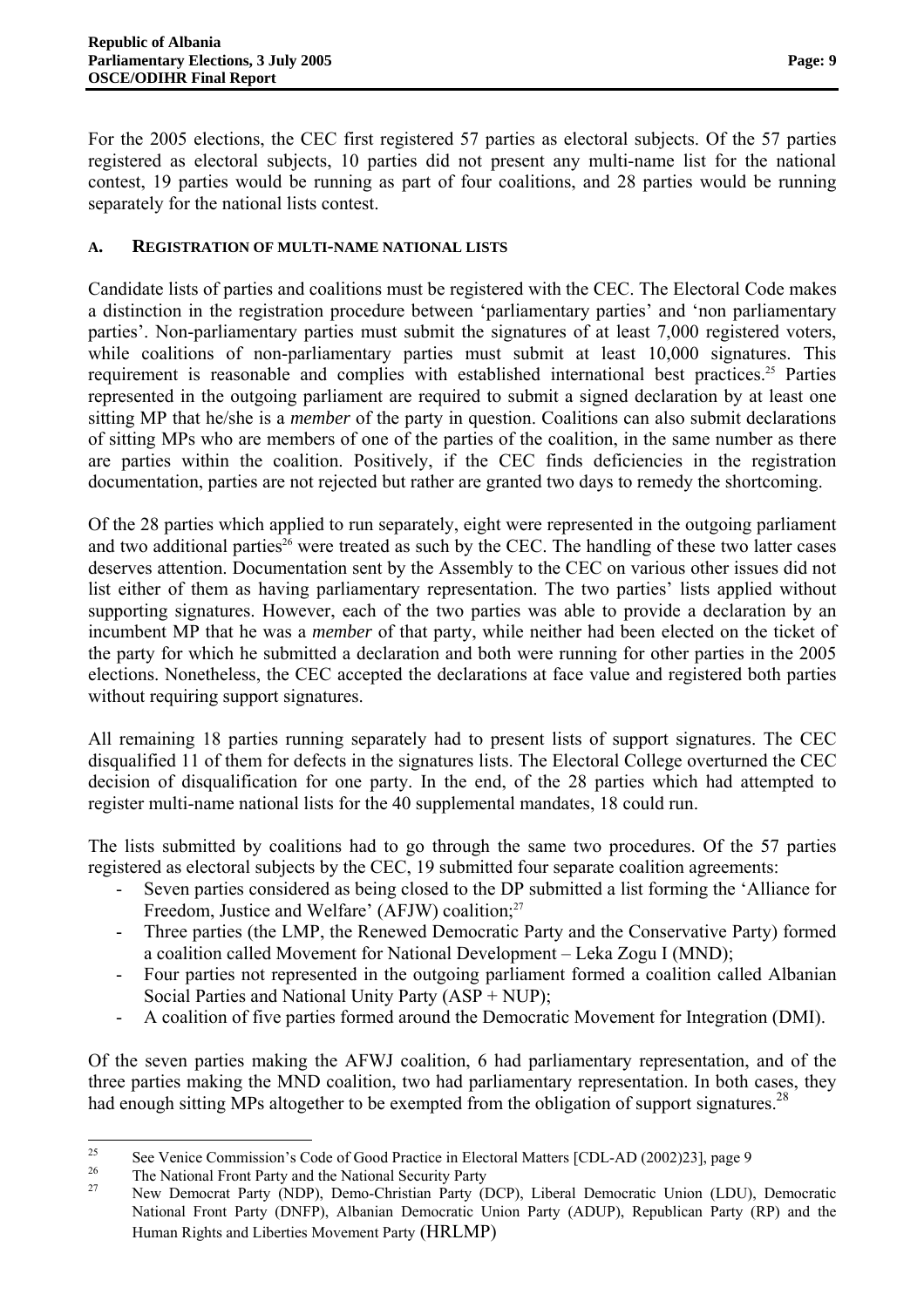The CEC disqualified both the ASP+NUP and the DMI coalitions for defects in support signatures lists. The Electoral College overturned the CEC decision to disqualify the ASP+NUP coalition<sup>29</sup>. In the end, of the 19 parties which applied to run in coalitions, 14 could run in three coalitions<sup>30</sup>.

The process of checking of support signatures was not satisfactory. The Electoral Code does not set out the method by which the CEC should assess the supporting signatures and provides insufficient time for the CEC to scrutinise the signatures adequately. Nevertheless, the CEC could have adopted a decision on the issue before the verification process began. It did not do so, and addressed the issue only after the submission of the lists.<sup>31</sup>

### **B. REGISTRATION OF CANDIDATES IN THE SINGLE MANDATE ZONES**

In the election zone contests, candidates must register with the respective ZEC. Candidates of parliamentary parties and sitting MPs elected as independent candidates are not required to submit support signatures, while candidates of non-parliamentary parties and independent candidates must submit the signatures of 300 voters registered in the zone where they intend to stand.

ZECs registered 1,235 candidates in the 100 single mandate zones. Very few prospective candidates were denied registration by a ZEC. However, observers questioned ZEC decisions to reject a few independent candidates. Seventeen appeals on candidate registration were filed at the CEC.<sup>32</sup>

Prior to the election, the DP concluded written agreements with the seven parties in the AJFW coalition, whereby the DP and each of the seven parties in the AJFW would register at least one candidate for the single seat contest under the banner of the DP. Indeed, formally, the DP fielded 100 candidates, as required by law, 15 of these were nominated by DP allies parties, in accordance with the above mentioned agreements.

For the party list contest, the DP and the AJFW registered separate candidates' lists. It is noteworthy that the list of the RP, a party of the AJFW coalition, contained the names of 30 DP members, including MPs in the outgoing Parliament elected as DP candidates in 2001.The SP did not appeal the CEC's decision to register these candidates under the DP banner.

 Art.84.2: "[ $\dots$ ] The coalition is exempted from the obligation for signatures contemplated in this article of the

Code, if its member parties hold jointly in the Assembly no fewer seats than the number of member parties."<br>The Electoral College ruled that the party lists should be included on the ballot because the number of questionable signatures involved did not bring any list below the required number and that therefore there was no

objective basis to conclude that the parties had failed to meet the registration criteria.<br><sup>30</sup> The AFJW registered a composed multi-name list. In this case, the 7 parties appeared separately on the ballot which indicated the name of the coalition and the name of the respective party, each of which had its own square for marking the ballot. The MND and ASP+NUP registered joint multi-name lists. In such a case, only the name

of the coalition appeared on the ballot.<br>31 Initially, the CEC checked ten entries from each list to verify if signatories were registered in the preliminary voter list. It then increased this number to 50. This method was questionable as it led the CEC to dismiss entire lists, including valid signatures, on the basis of the presence of some invalid ones. The CEC also asked the police for assistance in performing a graphology check. They confirmed that all lists submitted contained some multiple signatures by the same person. The acceptance of notarised statements from persons who had signed on behalf of other citizens was also questionable and not foreseen in the Electoral Code (for example the Green League). Three parties that were present when the CEC took a decision on their registration were given time to provide additional documentation. Of these, two were accepted and one rejected. Other parties that were not present at the CEC when their lists were rejected complained they were denied the opportunity to provide additional documents.<br><sup>32</sup> It upheld seven, rejected four on their merits and two for lack of supporting evidence. Four appeals were rejected

on procedural grounds or withdrawn.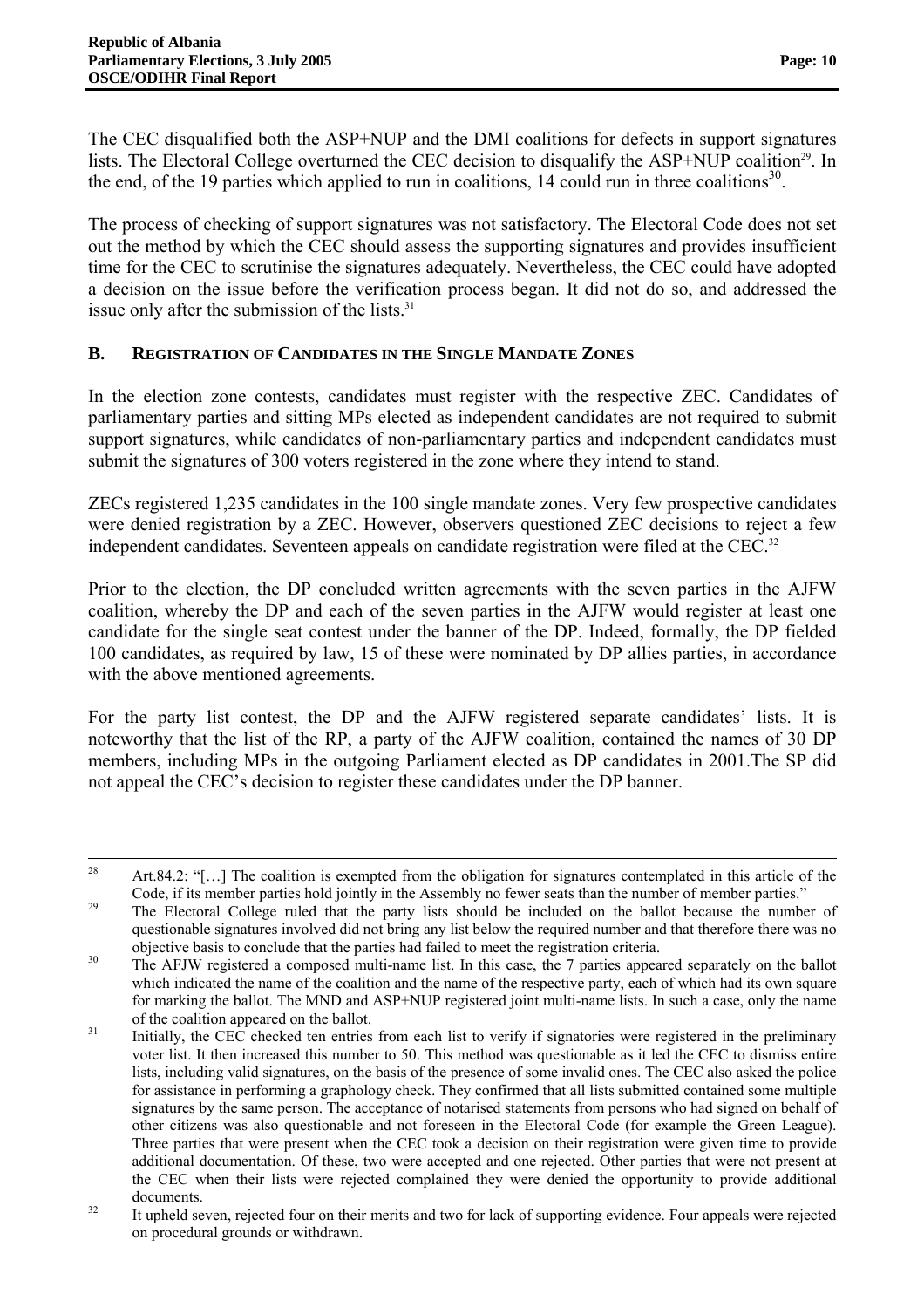The SP registered 100 candidates in the election zones. However, in many zones, the SP's allies also registered candidates for the single-seats.<sup>33</sup> The SP and its five allies also registered separate multi-name lists for the 40 national supplemental seats contest. The SMI ran separately from all other parties, as did the MND.

# **VII VOTER REGISTRATION**

## **A THE REGULATORY FRAMEWORK**

Between October 2004 and January 2005, the legislation covering voter registration was reformed and responsibility for the compilation and maintenance of voter lists was transferred from the CEC to local government units. This was a welcome development, in particular since the local government maintains the books with the civil status data of the population. The fact that previous electoral processes had been persistently marred by allegations that the lists had been politically manipulated at central level also played in favour of a decentralized approach.

To implement the new legislation, an overhaul of the civil registers kept and maintained by local government units, and compilation of temporary resident registers with the civil registry offices, were to be conducted. For this purpose, a door-to-door verification and identification process was carried out between November 2004 and February 2005. Once identified and verified, citizens would be assigned a ten-digit 'numerical address' based on digital locality maps.<sup>34</sup> Secondly, new computerised voter lists, based on civil registries, had to be compiled from scratch locally.

Both tasks were to be performed by local government units. Yet, even in a decentralized system, there are a number of tasks which can only be performed centrally: ensuring that a uniform methodology is applied by all local government units, and checking the lists for possible multiple entries within local government units and across municipal administrative borders. The Electoral Code "(art.55 and following), vested such responsibility with the Ministry of Local Government and Decentralisation (MLDG). The MLDG showed at first a reluctance to engage in these tasks. At times, this led to belated and/or unclear instructions, which affected the work of local government units and resulted in a number of inconsistencies in the implementation.

Yet, using the preliminary voter lists sent by local government units, the MLGD created a countrywide voter database. The MLGD's role was limited to identify multiple entries and instruct local governments to resolve them. In effect, despite the establishment of a countrywide database, it remained the responsibility of local government to compile and maintain voter registers. Eventually, the MLGD identified 203,034 'possible multiple entries' in the preliminary lists, corresponding to around 100,000 registered voters. By 8 June, the entries for 83,630 citizens had been resolved so that these citizens were registered only once.

Preliminary voter lists should have been displayed publicly from 1 April until 3 May, to allow citizens to check their entries. During this period, voters omitted from the list could request Mayors to have their names added. The MLGD extended the display period to 30 May. Final voter lists were finalised by 8 June.

Some 2.85 million citizens were registered in the final voter lists. However, about 470,000 entries lacked a complete numerical address (so-called '999 entries'), mostly because during the door-to-

<sup>&</sup>lt;sup>33</sup> The SDP, the Social Democracy Party (SDY), the HRUP, the DAP and the EAP.<br>Albania is still in the process of developing a proper address system. Numerical addresses identify the local government unit in which a citizen has his or her registered residence (three digits), the polling station the person is assigned to (four digits), and the building in which the citizens is registered (three digits).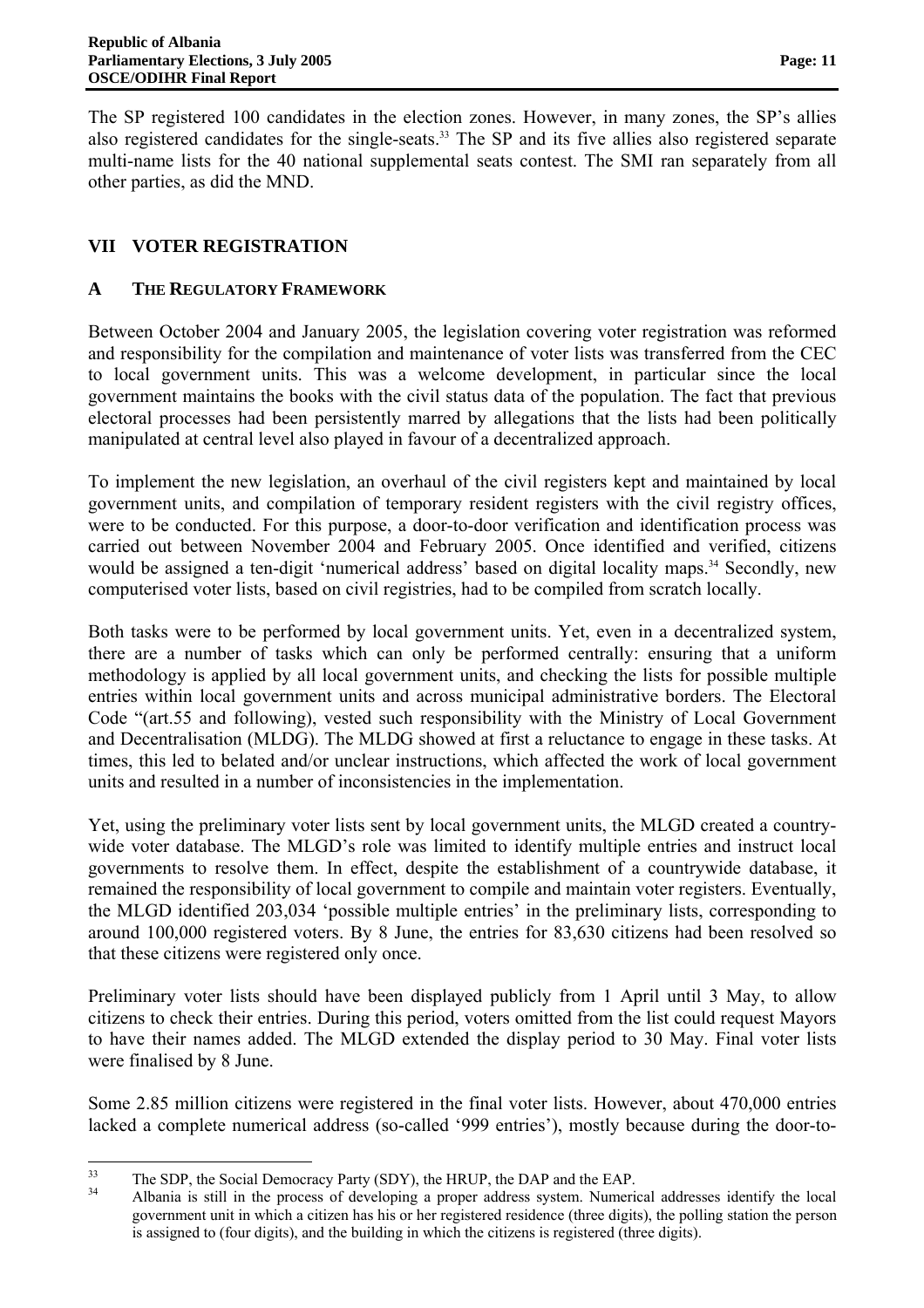door verification exercise mobile teams were unable to contact some citizens whose details were included in the civil register and were thus unable to confirm that these citizens remained resident in the building in which they were registered. Such cases were recorded in 291 of the 383 local government units. The phenomenon was a particular problem in urban areas, due to the large-scale migration to urban areas, emigration, and so-called 'informal residential areas'. Parties expressed concern that 999 entries could open the door to electoral manipulation. These fears were magnified in election zones where a close contest was anticipated.

### **B. ASSESSMENT OF THE VOTER REGISTRATION PROCESS**

The accuracy of voter lists was a politically contentious issue during the pre-election period. While the establishment of new registration procedures was certainly a positive development, local governments had insufficient time and resources to complete the task. OSCE/ODIHR EOM observers reported that few voters checked their data on the final voter lists, and even less sought to obtain a court decision. Notwithstanding imperfections in the process, efforts to improve voter lists were welcome, significant and largely successful. However, the continued inaction of the Albanian authorities in reforming and modernising the civil registration system, introducing a uniform system of addresses of buildings, and issuing personal identification documents lessened the significance of the efforts.

While most observers noted only a few serious problems with the accuracy of voter lists, some reported significant deficiencies in specific zones. e.g. zones 5 and 6 in Shkodër region, zones 25 and 28 in Durrës and zones 33 and 38 in Tirana. In zone 33, a high number of citizens' legitimate requests to be included in the final voter lists were not acted upon. In the same zone and zone 38, serious concerns were raised over the potential disenfranchisement of students omitted from the preliminary and final voter lists based on apparently political motives. Other shortcomings noted in the registration of voters included:

- The inconsistent spelling of many voters' names in the civil registers and voter lists;
- An inconsistent approach taken in allocating 999 entries to VCs;
- The failure in some zones to meet legal deadlines for the display of final voter lists;
- Delays in furnishing political parties with complete voter registration data;  $35$  and,
- The high number of VCs where the number of registered voters exceeded the legal maximum.

In the later stages of the pre-electoral process, a controversy arose over the issuance of 'birth certificates', one of the three types of documents by which citizens can prove their identity at VCs.<sup>36</sup> On 27 June, the CEC responded by adopting an instruction obliging civil registry officers to keep records of certificates issued for voting purposes, requiring VCCs to retain the certificates shown by voters to prove their identity, and declaring invalid certificates with certain serial numbers corresponding to batches of blank certificates which had become unaccounted for. On 1 July, in a separate decision, the CEC decided that if at least two VCC members questioned a voter's identity,

  $\frac{35}{16}$  Political parties had the right to receive copies of the final voter list.

In this context, the term 'birth certificate' refers to a certificate evidencing an entry in the civil status book. Certificates, issued by civil registry offices, have a three-month validity and bear a picture of the person. Despite the approval of a Law on Identity Cards since 2002, no identity cards have been issued in over a decade and 'birth certificates' are easily obtained and are widely used. Observers reported that, as a matter of practice, most local government units do not keep records of birth certificates issued and in some cases issue birth certificates without adequate control. For example, in Shkodër, observers were informed that the civil registry office kept no record of birth certificates issued, but that the office received 110,000 forms in October 2004, of which all but 20,000 had been used. This malpractice, combined with the allegations of theft of a significant number of blank birth certificates and illicit printing and distribution of even larger numbers, raised serious concerns among some parties that deficiencies in the voter lists could be exploited.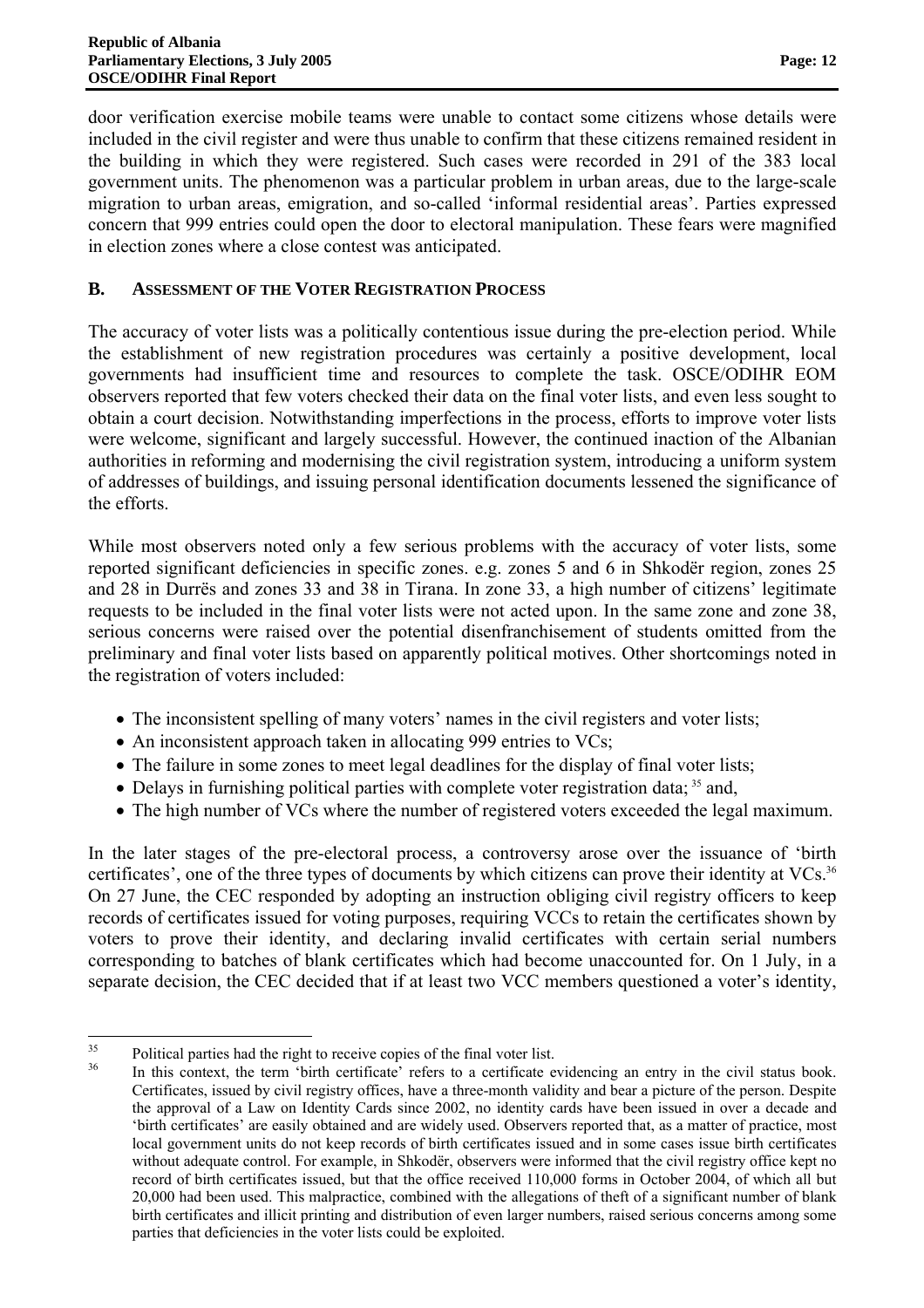that person would only be allowed to vote if he or she produced an additional official identity document containing a photograph.

## **VIII. CAMPAIGN**

The campaign was highly visible and a large number of campaign events took place. It provided the electorate with a large volume of political information. Compared to previous elections, candidates and parties devoted more time to promoting their own political platforms than to verbally attacking rivals. While the campaign of the SP and DP were the most intense, the SMI was also active. The campaigns of the HRUP, the MND and the RP appeared to be concentrated in specific election zones.

The AFJW and the DP often held joint campaign events, as did the SP candidates with allied parties, albeit to a lower extent. The RP openly encouraged their supporters, including on billboards, to vote for the DP candidates in single seat contests. Despite the absence of a formal electoral coalition agreement between the SP and its allies, prior to the election EOM observers reported repeated calls from politicians within the SP and allied parties to vote for SP majority candidates in the single mandate zones and for allied parties' candidate lists. Similar calls were observed on the broadcast media and campaign leaflets distributed within individual single mandate zones.

Thus, both major political camps based their campaigns, in part, on electoral strategies that challenged the limits of the law, blurred distinctions between political parties and had the potential to circumvent the objective of proportionality "to the closest possible extent", as described in previous ODCE/ODIHR documents.<sup>37</sup>

Prior to the start of the official campaign, sixteen political parties signed a Code of Conduct initiated by the President of Albania, Mr. Alfred Moisiu. The signatories pledged to abide by the law and exercise restraint during the campaign. While the Code of Conduct set important 'campaign benchmarks', no formal monitoring of respect for the Code of Conduct existed. While the signatories generally conformed to its provisions, the campaign became more rancorous as it progressed and many advertisements in the media contained 'negative campaigning'.

The Electoral Code provides for some public financing of parties' election campaigns. The CEC allocated ALL 60 million (approximately  $\epsilon$  480,000) for this purpose. In addition to public funds, electoral subjects can receive private donations of up to ALL 1 million ( $\epsilon$  8,000) per donation. Some candidates have informed observers that they are self-financing their campaign. Observers in some zones were highly critical of candidates' approach to campaign expenditure, in particular the financing of infrastructure projects such as road building, it was claimed from personal funds.

While the rights to free speech, association and peaceful assembly were mostly respected during the campaign, observers received many allegations and reports of serious shortcomings, some of which directly challenged theses rights:

• Although less widespread than in previous elections, a few violent incidents marred the campaign;<sup>38</sup>

 See OSCE/ODIHR, Needs Assessment Report on the Albania 2005 Parliamentary Elections, p.5-6; and OSCE/ODIHR EOM to Albania 2005, Interim Report n.2, Annex 1.<br><sup>38</sup> For example in Shijak (EZ26), where SP supporters broke into a private building and assaulted its occupants for

displaying opposition posters and the vandalizing of party offices in Fier, Korça, Laç, Shkodër and Tirana.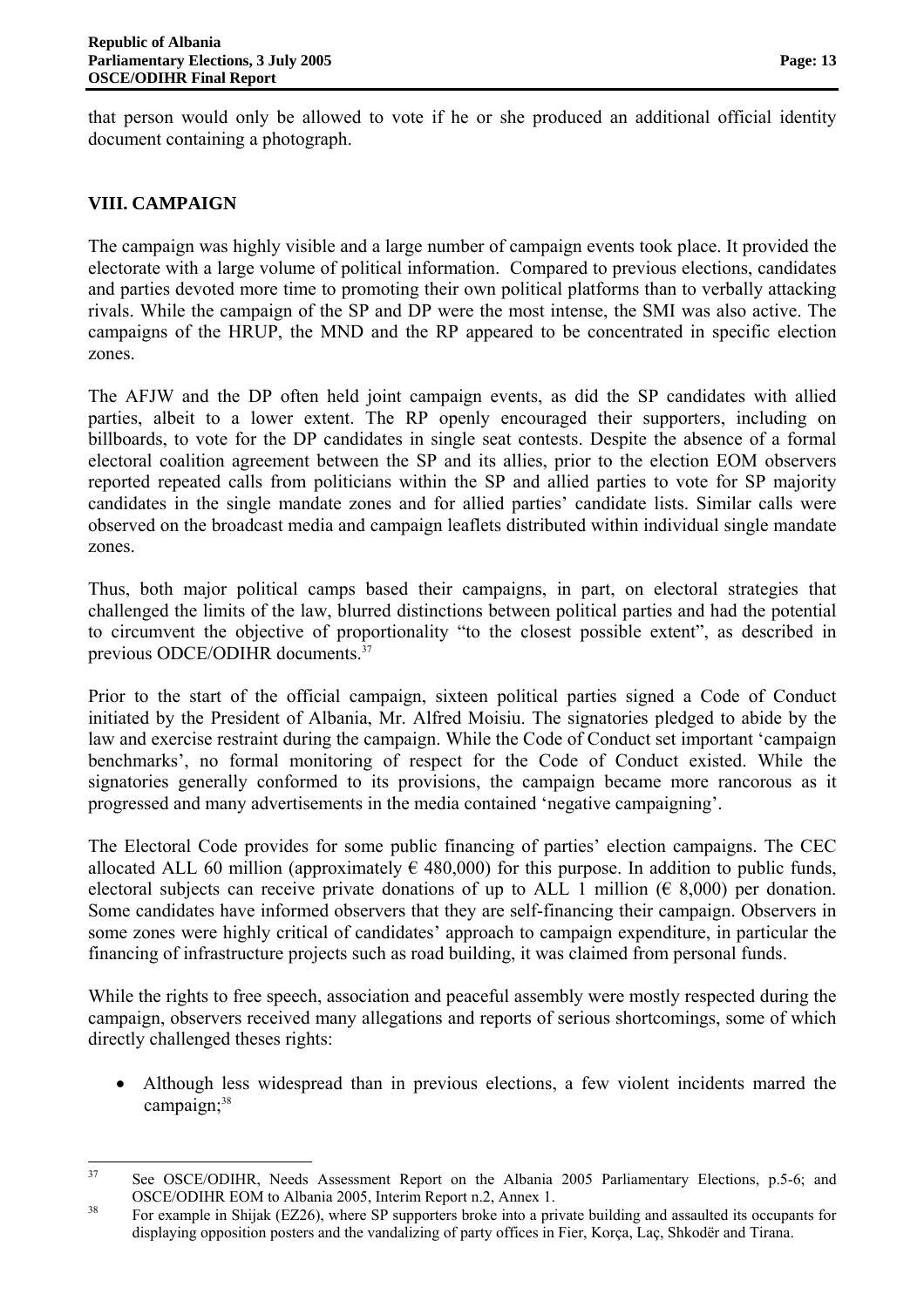- Many allegations were made that some public employees were pressured to attend campaign events, support a specific candidate or party or to refrain from supporting others;
- Allegations that students were pressured to support university staff running as candidates;
- Credible reports were received that teachers brought school children to campaign rallies;
- In 12 election zones, observers received allegations, some of which were credible, that the police pressured citizens in their political activity and failed to respond to violations of campaign regulations and the alleged intimidation of certain electors;
- In almost a quarter of the election zones observers received allegations that citizens received, or were offered, gifts or money to support a particular candidate; and,
- The demolition of buildings on the orders of local government structures, including an SMI party office and a house owned by the Mayor of Saranda (DP), before appeals on the demolition orders had been heard, may have been politically motivated.

Candidates who were holding particular official positions pursuant to Article 69 of the Constitution, resigned their posts. However, opposition parties and the ruling party publicly complained over potential conflicts of interest and the misuse of administrative resources by candidates. In almost half of the election zones, observers received allegations that administrative resources were used for campaign purposes or that public employees were campaigning for candidates.

# **IX. MEDIA**

### **A. REGULATORY FRAMEWORK**

The Electoral Code regulates the media's coverage of the electoral campaign. Provisions apply almost exclusively to the electronic media. The Code clearly sets out penalties applicable in the event of non-compliance with the regulations. The media related provisions only apply during the official campaign period, from 3 June to 1 July. The print media is not subject to any regulations except an obligation to respect the campaign silence period immediately prior to election day.

The Code requires the public broadcaster to provide each party contesting the elections with free campaign airtime. The time allocation is dependent on the size of a party's representation in parliament with parties placed in one of three categories: those with over 20% of parliamentary seats (hereafter large parties), those with less than 20% of seats (hereafter small parties) and nonparliamentary parties.

Additionally, both private and public media are required to cover parties' campaigns in news programs, with airtime dependant on parties' strength in parliament. The total amount of time allocated to each 'large' parliamentary party should be "double the amount of airtime" allocated to each of the 'small' parliamentary parties.

Private media may air paid campaign slots, with larger parliamentary parties entitled to purchase double the amount of airtime of smaller parties, discriminating against the latter.

In line with the legislation, the CEC established the Media Monitoring Board (MMB) to oversee the media's compliance with the Code. In addition, local monitors were appointed to assess local level campaign coverage. Local monitors' activities were hampered by delay in their appointment. The MMB prepared daily reports for the CEC on the quantity of coverage for each electoral subject. Despite some procedural and methodological shortcomings, the MMB fulfilled its mandate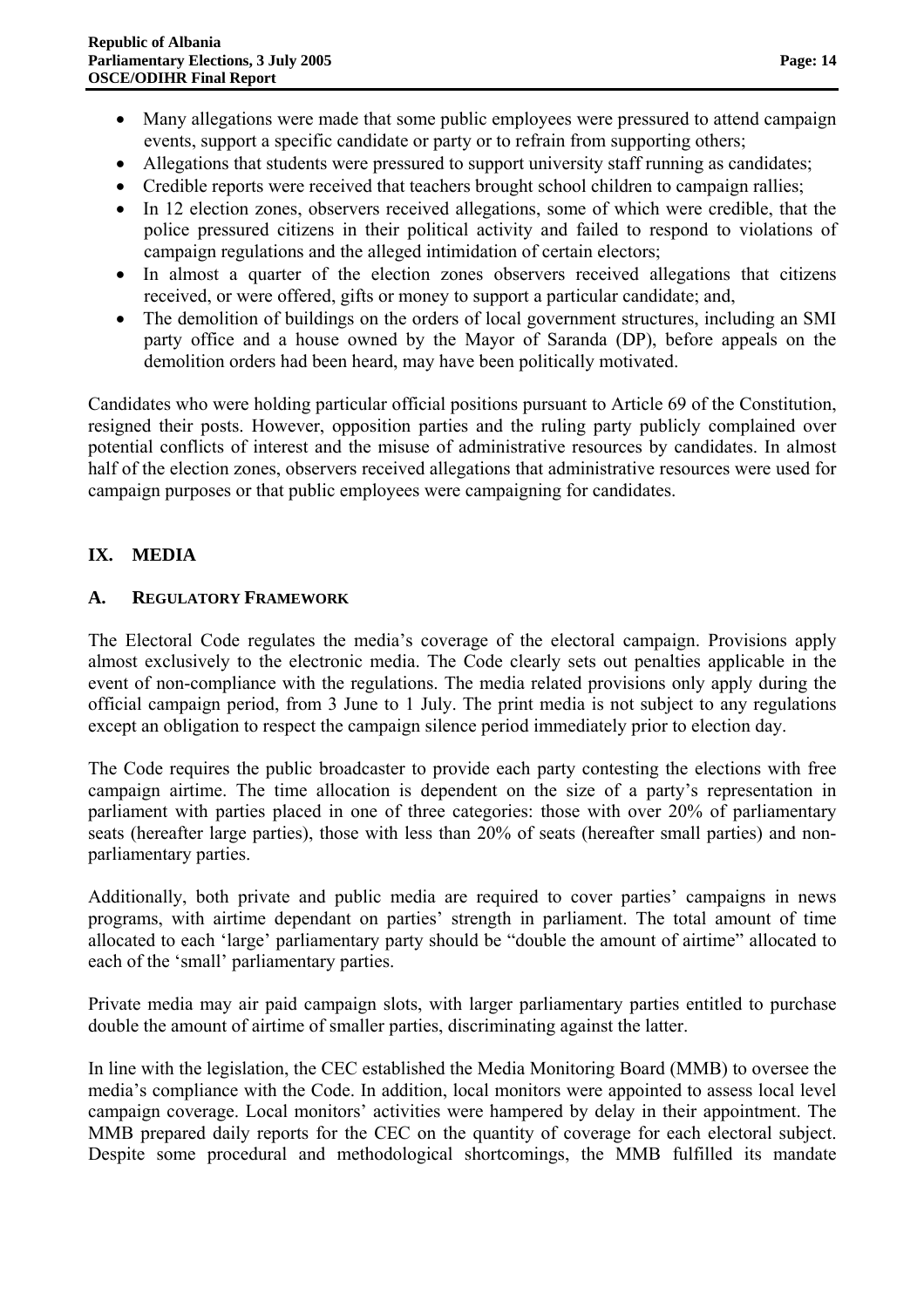effectively.39 The CEC used the MMB's reports to adjudicate on media related campaign complaints.40 The CEC issued a number of formal warnings to media outlets and it required media to address imbalances in their campaign coverage through granting 'compensatory' airtime.

### **B. MEDIA MONITORING**

On 17 May, the OSCE/ODIHR EOM commenced the monitoring, between 18:00-24:00 hrs, of three national TV channels. These included the TVSH which is financed largely from the State budget, TV Arberia and TV Klan, both privately owned. In addition it monitored the prime time news broadcasts of Top Channel and six daily newspapers, *Shekulli*, *Panorama*, *Korrieri*, *Gazeta Shqiptare*, *Tema* and *Koha Jone.*

In general, the electronic and print media provided comprehensive electoral coverage and a diverse range of political opinions. The main TV channels frequently aired current affairs programmes and political discussions focussing on the parties' campaigns. Nevertheless, these programs tended to provide a forum mainly for the SP and DP, and to a lesser extent, for SMI and MND. Positively, a number of local TV stations also aired candidate forums. Regrettably, a long awaited televised debate between Fatos Nano and Sali Berisha did not take place. This was a missed opportunity for the two political leaders to present their views. As election day drew closer, the media carried voter information items and slots encouraging citizens to vote.

Prior to the commencement of the official campaign period, the media offered extensive election coverage, and TVSH granted the government favourable coverage – 46% of all time devoted to politics. Other electronic media monitored by the OSCE/ODIHR EOM tended to concentrate their coverage on the government and the SP and DP. Prior to the start of the official campaign period, SMI received approximately 10% of airtime devoted to politics on TV Klan and Top Channel's main news, but negligible coverage on TVSH and TV Arberia.

At the start of the official campaign period, TVSH provided parties with free airtime, as required by law. Its news coverage of the SP and the DP was more balanced, with the DP receiving 19% of airtime and the SP receiving 16%.<sup>41</sup> The tone of TVSH's news coverage of all parties was either politically neutral or had positive connotations. The SP and the DP also received a broadly equal amount of airtime in the news programmes of the privately owned channels monitored by the OSCE/ODIHR EOM.42 In general, they portrayed the parties in a politically neutral manner, and complied with the legal prohibition of "political propaganda, commentaries and statements" during news editions (art.140.2.ç).

However, the media failed to comply with the legal provision regarding the share of airtime between larger and smaller parliamentary parties. In fact, a disproportionately high amount of airtime was allotted to the SP and DP in all electronic media monitored. In addition, monitoring revealed that inequalities existed between the small parties, with some receiving considerably less coverage than others. These issues were frequently noted in the MMB's reports to the CEC and some requested compensatory airtime. However, public debate on the media's political balance tended to focus on the evenness of coverage between the DP and the SP. The SP placed the largest

 The shortcomings included an apparent misinterpretation of art. 140 whereby the MMB included paid advertisements in the calculation of parties' TV airtime and failing to present data in a consistent manner.<br><sup>40</sup> Parties submitted a number of formal complaints to the CEC concerning alleged unfair or unlawful coverage.

The smaller parties were active in complaining, particularly against the negligible amount of coverage they

received. The DP also requested extra airtime to compensate for time given to the SP's campaign launch.<br>
During the campaign period, figures for the SP's airtime include coverage of ministers appearing as candidates.<br>
TV K 27% to the DP and 26% to the SP. Top Channel gave the DP 28% to 24% given to the SP.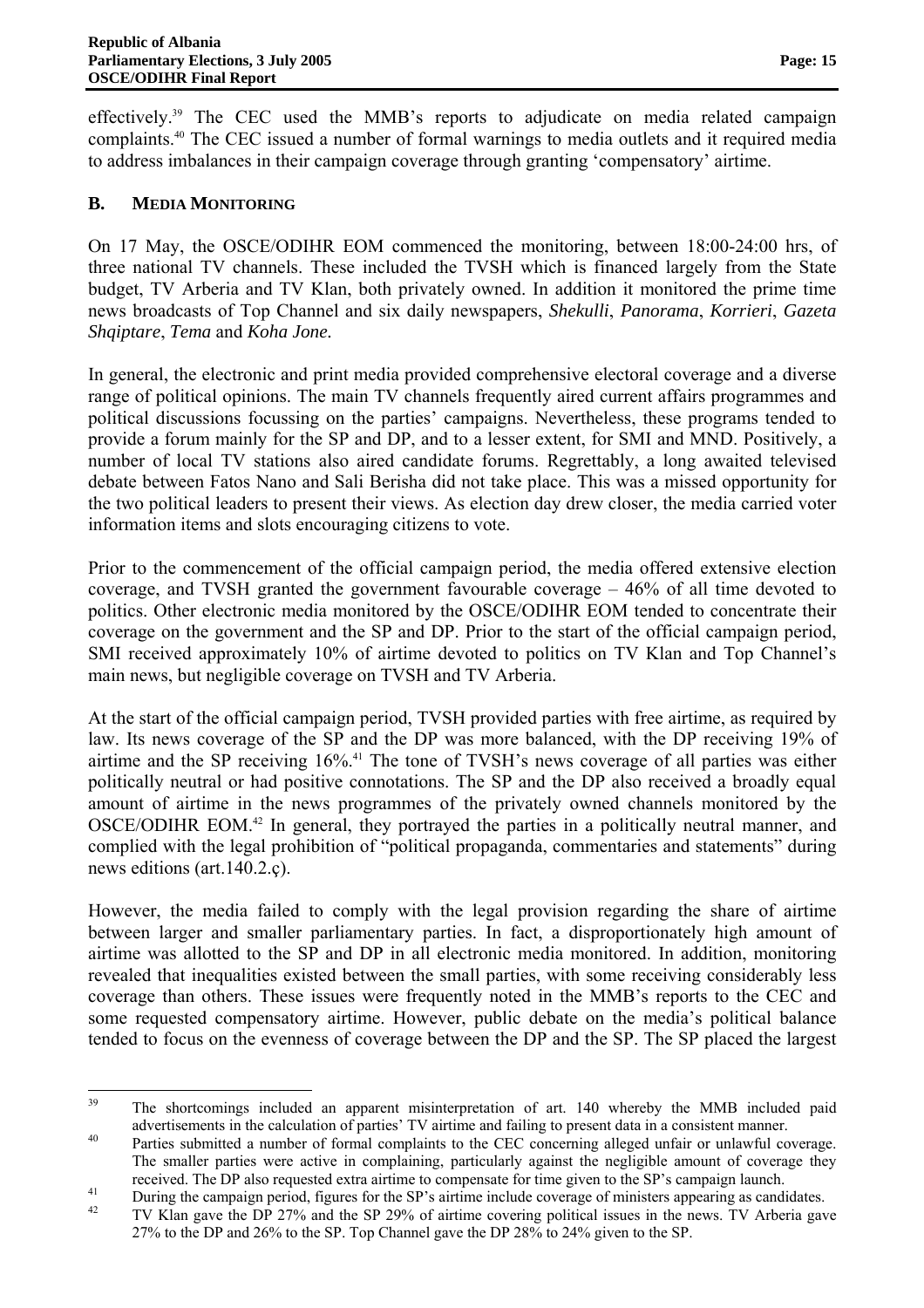number of paid advertisements. Also the DP and the SMI extensively exercised their right to place paid campaign slots.

Newspapers provided voters with a variety of political views. However, the print media generally focussed on the contest between the two larger parties, with some displaying an evidently partisan editorial line and harsh criticism of specific parties. A number of the print media did not respect the campaign silence period.

# **X. ELECTION COMPLAINTS AND APPEALS PRIOR TO ELECTION DAY**

Political parties, coalitions, and candidates had the right to seek judicial review of a CEC decision by submitting a request to the Electoral College of the Court of Appeals of Tirana.<sup>43</sup> Prior to election day, 34 appeals against CEC decisions were filed with the Electoral College. The Court overturned nine CEC decisions<sup>44</sup>, returned two to the CEC for additional consideration, and either dismissed or upheld the remaining appeals. Observers attended most cases heard by the Electoral College. No political bias was apparent during the hearings or in their rulings. All parties were given a fair opportunity to present their claims and in several cases were granted postponements in order to secure relevant evidence. In general, prior to the election, the Electoral College fulfilled its obligation to adjudicate appeals fairly and impartially.

Article 60 allows a citizen who is eligible to vote but omitted from a voter list the right to request a district court for their inclusion on the list. It is the sole provision that provides citizens with a legal remedy. However, it does not specify which documents the citizen must present to the court to prove eligibility. The OSCE/ODIHR EOM observed that the district courts took an inconsistent approach, with some requiring documents not required by other courts.

The most controversial pre-election appeal concerned a decision by the Mayor in Borough 2 (Tirana) not to register as voters 1,422 university students. Consequently, the students could not exercise their right to vote in Tirana.<sup>45</sup> Because university staff scheduled exams on election day, students could not return to their place of permanent residence and were in effect disenfranchised. Five students appealed the Mayor's decision to the District Court of Tirana. On 9 June, the Court ruled in favour of the students and cancelled the Mayor's decision. However, it only ordered the registration of the five students who had lodged the appeal. Even these persons were not registered to vote because the final voter lists had already been printed. It was deeply regrettable that these students were kept out of the voters list due to the actions of government authorities. While the CEC fined the mayor 80,000 LEK (approximately  $\epsilon$ 670) for his actions in disenfranchising these voters, this penalty appears modest in comparison to the infringement.

# **XI. PARTICIPATION OF NATIONAL MINORITIES**

There is an absence of reliable current official data on national minorities in Albania. Nevertheless, it is widely known that Greek-speaking communities reside in parts of southern Albania, and Roma and Egyptian communities are resident in cities and villages across Albania. Other minorities

 43 The Electoral College, which consists of eight judges chosen by lottery from a pool of all appellate judges in

Albania, decides cases in panels composed of five members also chosen by lottery.<br><sup>44</sup> Five successful appeals concerned CEC decisions not to register parties' multi-name candidate list. Three successful appeals related to the registration of independent candidates in the single mandate zones. One successful appeal related to the manner in which parties and coalitions were listed on the ballot.<br>A dean of the University of Tirana was a candidate for the DP and the Mayor was elected on the SP ticket.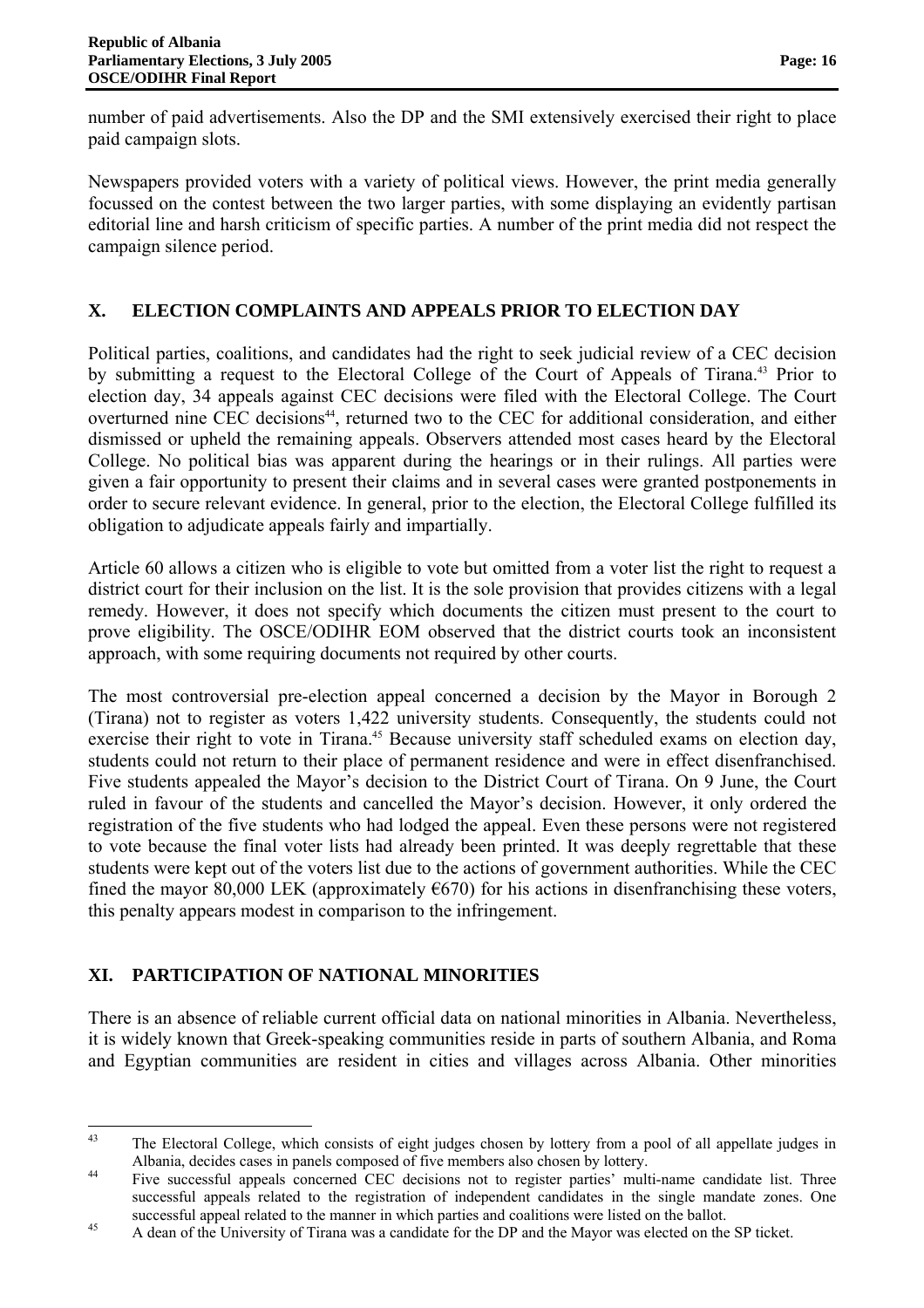include Aromanians (Vlachs), Macedonians and Serbs/Montenegrins, with the latter two minorities mostly living in concentrated settlements in specific communes.

In 2004, the government approved the establishment of a Special State Committee for Minorities, tasked to make recommendations on the promotion of the rights of some minorities. The position of some minorities has improved, partly through their own initiatives to create or develop political associations and their advocacy efforts. There is no legal impediment to create a political party on ethnic, religious or a regional basis, providing that the party does not engage in racial, religious, regional or ethnic hatred. Recently, the Macedonian Alliance for European Integration was the first 'ethnically based' party to be registered, with the party seeking to protect the rights of this national minority.

Traditionally, the HRUP sought the political support of the minority populations. However, during the election campaign it devoted little attention to minority issues. The EOM noted that DP commented on the social problems faced by Roma and Egyptian communities during their campaign. However, the Movement for Human Rights and Freedom (MHRF), formed following a split in the HRUP, was the only party whose platform included calls for the enactment of minority rights.

Observers received credible allegations in certain communes that illegitimate attempts were made to influence the electoral choices of Roma and Egyptian voters, particularly regarding intimidation and 'vote buying'.

In general, the media devoted little attention to the participation of minorities in the election and very few candidates from national minorities were invited to participate in organised TV debates. In some election zones, observers noted campaign material in the Greek and Macedonian languages. While the CEC placed some public information advertisements in minority languages in the local media (Greek, Macedonian and Serbian), electoral material including ballot papers were printed solely in Albanian.

The incoming parliament comprises four MPs from the Greek speaking minority. However, it is particularly noticeable that MPs drawn of the Roma and Egyptian minorities are not present in parliament.

# **XII. PARTICIPATION OF WOMEN**

Equal rights for men and women are guaranteed in the Albanian Constitution. Nevertheless, women are significantly and constantly under-represented in Albanian public life. If anything, a negative trend is apparent. Since the first multi-party election in 1991, women's representation in parliament has decreased after each of the six parliamentary elections, reaching a low in 2001 with only 8 women MPs  $(5.7\%)$  elected.<sup>46</sup> In 1991, the corresponding figure was  $20.5\%$ .

While the major parties signed a Code of Conduct, which *inter alia* states: "We will concretely encourage and support full participation of women, both as candidates and also as commissioners in the electoral process", no significant initiatives were undertaken in this regard. In the media, male politicians received 95% of the political airtime. Parties made almost no effort to integrate women in party structures or select female candidates. In the single mandate election zones the SP nominated eight women while the DP nominated only three. While the SP and the DP nominated women on their party lists in higher numbers, their call for supporters to vote for other parties' lists made this truly a meaningless gesture.

 After 2001, another woman MP was elected during the parliament's term, raising the total to 9 MPs (6.4%).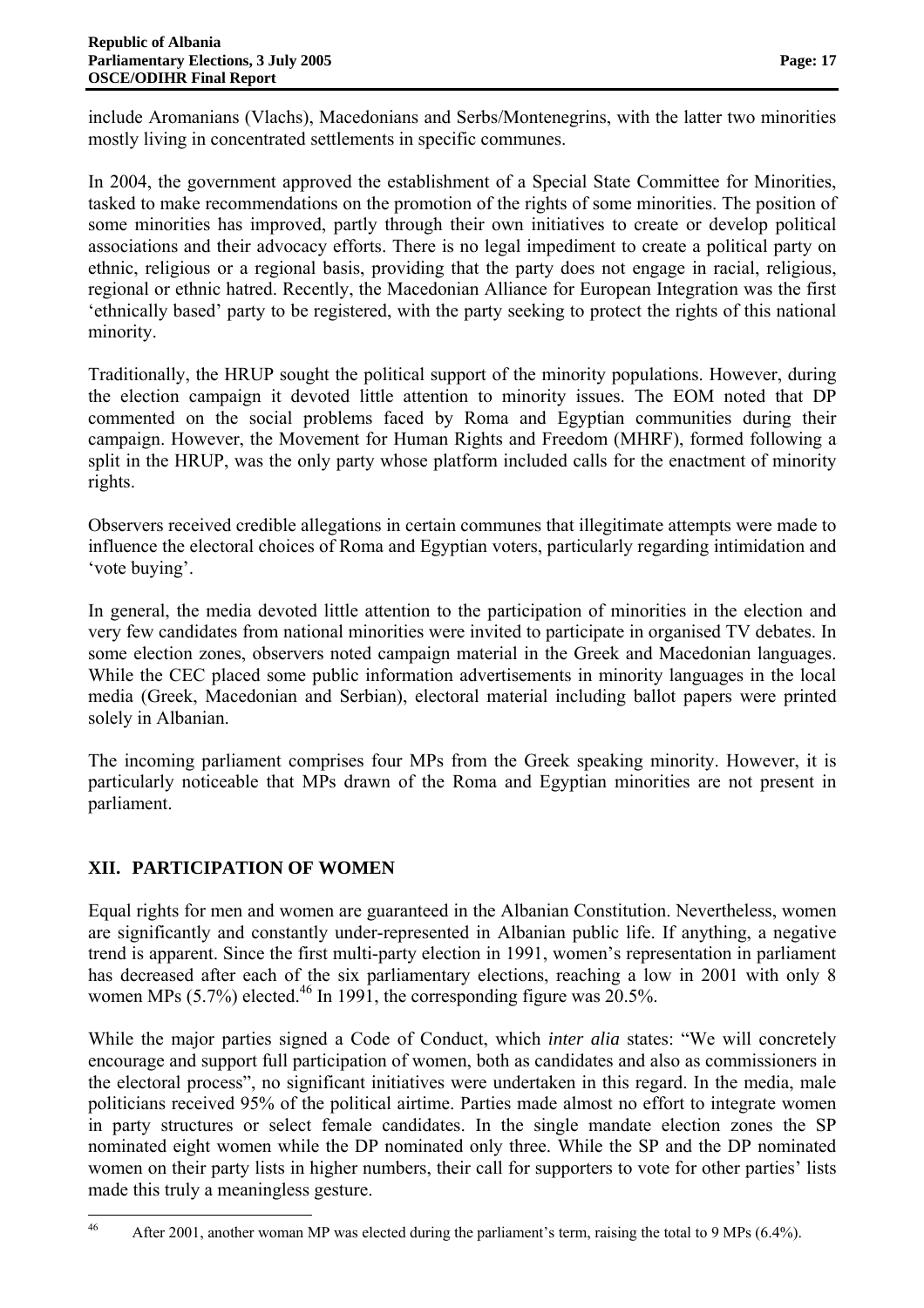Of the 38 parties that contested the 2005 elections, the leader of only one, the Albanian Green League, is a woman. The elections saw only a very marginal increase in the number of women elected - 10 (7.1%). and the 2005 elections can be regarded as another missed opportunity to address the problem. All three of the DP's women candidates were elected, including Jozefina Topalli, vice chair of the DP who received over 60% of the votes in her zone as well as four of eight for the  $SP<sup>47</sup>$  In the expected ruling coalition, only four MPs are women. Among the opposition parties the SP counts four women MP's, and two of the seven SDP MPs are women. Eight parliamentary parties have no women MPs in their ranks.

Only four of the 100 ZEC chairs nominated by parties were women and less than 16% of VCC chairs were women. Observers reported numerous cases, predominantly in rural areas, where women and men voted together or where the male was given two ballots. This raises serious concerns of the disenfranchisement of some women.

# **XIII. CIVIL SOCIETY AND ELECTION OBSERVATION**

The Electoral Code complies with Paragraph 8 of the OSCE Copenhagen Document (1990) by providing for observation of the elections by political parties, domestic NGOs and international organisations.48 Requests for accreditation must be decided by the CEC within five days of submission. A refusal to grant accreditation can be appealed. While the law provides a sound framework for domestic and international election observation, it makes unnecessary distinctions between the two, which to an extent could lessen the scope of domestic observation.<sup>49</sup> The CEC adopted an open and flexible approach to accrediting observers, including for the repeated elections on 21 August (See section XVI). Very few accreditation requests were rejected, all on reasonable grounds. However, a delay occurred in the accreditation of observers from a temporary coalition of NGOs due to confusion concerning the name under which the coalition should be registered.

A relatively high number of domestic non-partisan observers were accredited for the 3 July elections. The biggest organisations accredited by the CEC were the 'Domestic Observer Forum', led by the Albanian Coalition Against Corruption as well as the Albanian Youth Council, which accredited around 2,500 and 1,000 observers, respectively.

# **XIV. OBSERVATION OF VOTING AND COUNTING**

# **A. VOTING**

While election day was generally peaceful, a few violent incidents marred the event including the fatal shooting of a party observer close to a voting centre (VC) in zone 37, and disruption caused by an armed gang in zone 65. A similar situation was reported to IEOM observers in zone 26, causing a disruption of their observation activities. Observers in zones 38, 63 and 79 reported public order incidents. Allegations of violent incidents in zones 4, 10 and 34, made by parties, could not be verified. However, observers did report 14 violent incidents at VCs, although only a few were of a grave nature.

<sup>&</sup>lt;sup>47</sup> Ms Topalli will hold the highest position in the newly elected parliament: the Speaker of Parliament.<br><sup>48</sup> The CEC adopted an Instruction that further elaborated the criteria and rules for election observation.<br><sup>49</sup> before the election whereas international observers face no restriction on when they can first submit an application for accreditation and can request accreditation up to 72 hours before election day.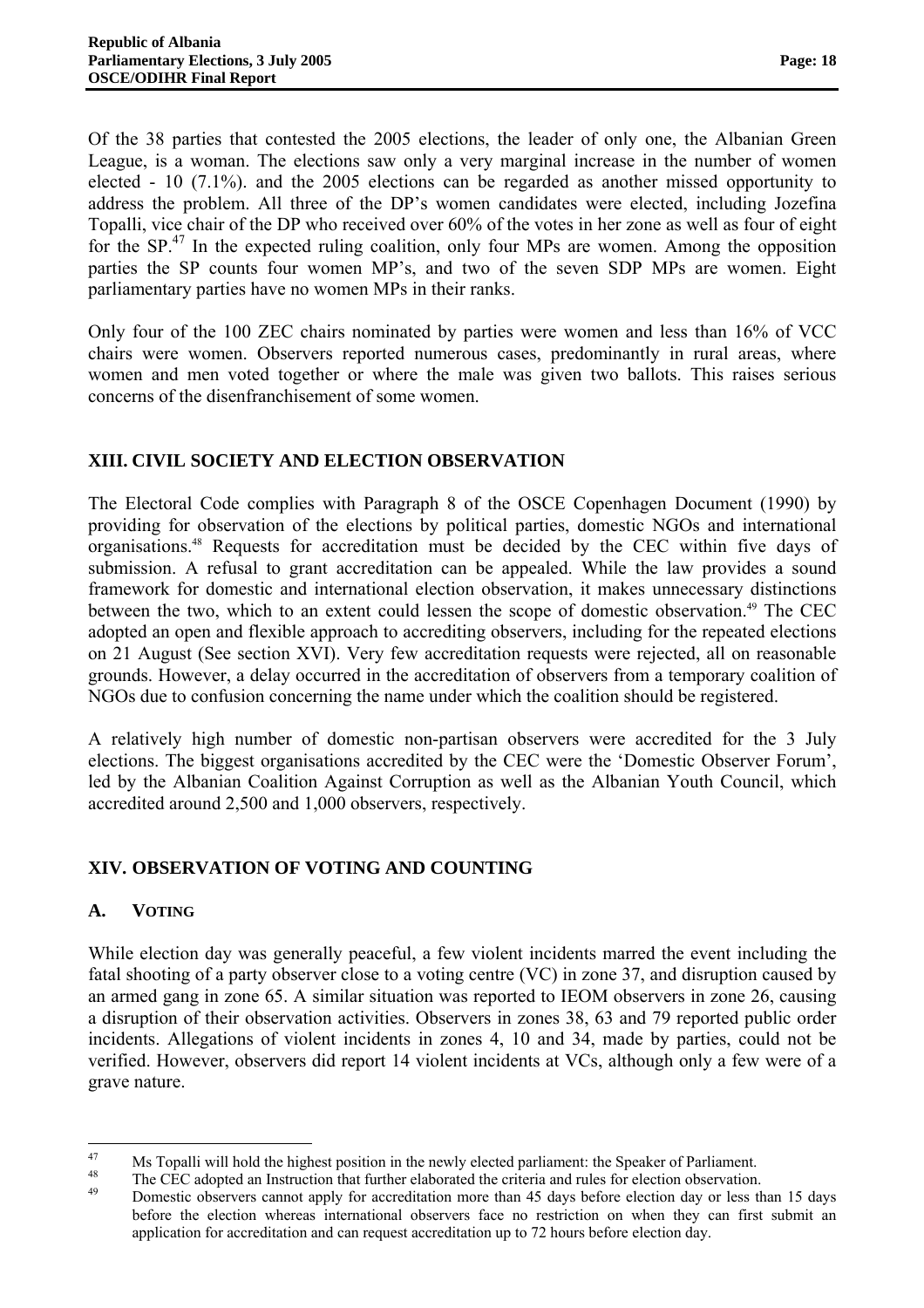Overall, observers assessed voting in positive terms in 67 percent of the VCs visited, and noted significant problems in 11 percent of the VCs visited. Although a tense atmosphere was reported in 11 percent of VCs visited, the overwhelming majority of VCCs, 96 percent, co-operated well with each other to conduct polling. However, observers noted that in almost four percent of VCs persons without authority interfered in the voting process.

A considerable number of VCs did not open on time. Particular problems were noted in zones 26 and 2. In the latter, 19 out of 70 VCs did not open at all, leading to the annulment of results. Interruptions in voting were noted in eight percent of VCs visited. Access to VCs was difficult in 14 percent of VCs visited and some nine percent were overcrowded.

IEOM observers reported that in 51 percent of VCs some voters had been turned away because their names were not included in the voter list at the VC.<sup>50</sup> While this figure appears high, in a large majority of cases a small number of citizens were affected, and the problem occurred less frequently than in previous elections. However, it is a concern that some observers noted discrepancies between the final voter list posted at VCs, and those given to VCCs. Observers reported a few cases where a small number of citizens were prevented from voting due to misspelling of their names.

Generally, police respected their legal obligation to remain outside VCs unless their presence was specifically requested and, in contrast to previous elections, the police did not interfere in the electoral process. IEOM observers identified domestic non-partisan observers in 28 percent of VCs while party observers were present in 94 percent.

The EOM received allegations, from a variety of sources, of serious electoral irregularities, including vote buying. However, few allegations were substantiated or observed directly. Despite the controversy in the run up to the election, only very rarely did observers receive allegations on election day that birth certificates were being misused. Most VCCs applied the CEC decisions to retain certificates and to demand additional identification documents, if a doubt existed about a voter's identity.

While procedures, such as the proper sealing of ballot boxes, were generally respected, others were not. Observers noted that voters' ID documents were not checked properly in six percent of VCs visited, mostly in rural areas. Voters were rarely or never checked for traces of invisible ink in 19 percent of VCs visited and the ink was not applied in 11 percent of VCs visited. This reduced the efficiency of important safeguards against possible multiple voting. In five percent of VCs, voters did not sign the voter list or had their names crossed. This may have complicated ballot reconciliation and could explain some of the discrepancies noted later between the number of signatures on voter lists and the number of ballots found in ballot boxes. After the close of polls, observers noted that copies of minutes compiled by VCCs during election day were not always given to those that were entitled to receive them.

In 13 percent of VCs visited, the secrecy of the vote was not adequately respected. So-called 'family voting' was observed in 10 percent of VCs visited. While "family voting" occurred less frequently than in the past, it persists as a problem, especially in rural areas. New provisions that allowed blind citizens to cast their vote unaided were a welcome innovation. However, no provisions exist to ensure homebound citizens can exercise their franchise through a mobile ballot box.

Where such problems occurred, many VCCs directed citizens to information points to check their registration.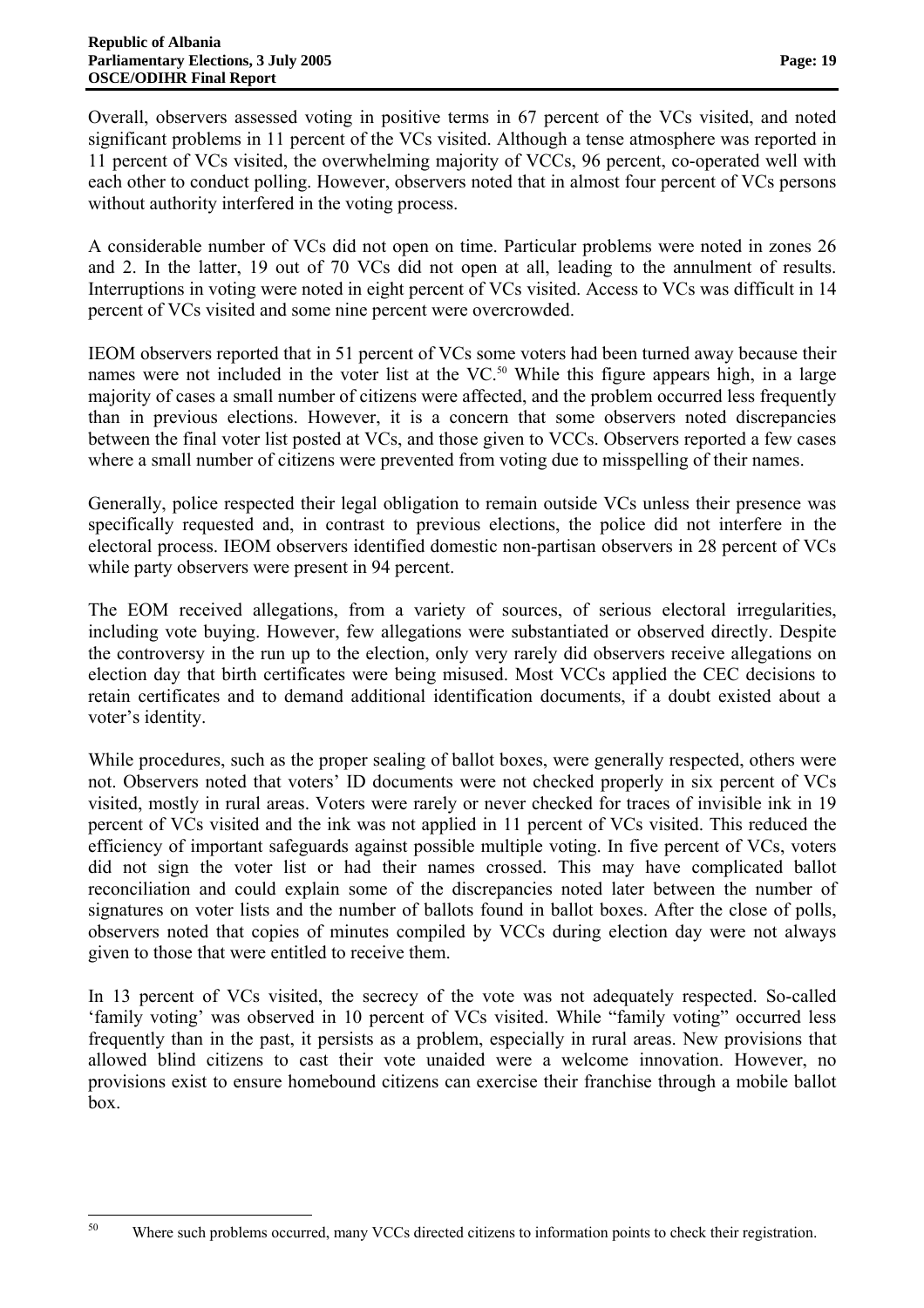### **B. COUNTING**

For the first time in Albanian parliamentary elections, ballots were counted in counting centres (CCs) rather than in VCs. IEOM observers were present continuously in 82 out of 100 CCs to observe the delivery of election material, the vote count, and the tabulation of results and were present for at least part of the process in a further 15 CCs.

Most counting centres provided adequate premises for the task, although observers reported that the premises were too small in 25 percent of observed cases. A tense atmosphere was reported in 29 percent of cases during the receipt of voting material, and two violent incidents were reported. In some CCs, the handover of material was chaotic. In 31 zones, observers reported that a few ballot boxes were considered as "irregular" e.g. where security seals were missing or their codes did not match official records, or where boxes were damaged or not properly closed. The law provides that such boxes must be forwarded to the CEC for further investigation. Observers reported not all irregular boxes were identified and secured, as required by law. A large number of VCCs, particularly in mountainous areas did not manage to deliver the voting material to counting centres within the legal deadline of 22:00 hrs on 3 July.

The training of counting teams (CTs) began late due to short legal deadlines on nominating CT members, and in some cases, due to their late arrival. Consequently, many CTs were not fully prepared for their tasks. Once the count got underway, observers frequently reported that the distance between the area allocated to observers and the counting tables prevented a proper observation of the CTs' work. In some 20 CCs, observers reported that the process lacked transparency.

While counting generally started late on the night of the elections, in almost all counting centres the process took much more time to complete than envisaged in the Electoral Code (17:00 hrs on 4 July). In many zones it was highly protracted and took 3 days to complete. In a few zones the count lasted even longer. By the end of 6 July, the CEC had announced approximately half of the results for single mandate election zones, based on the tabulation of results submitted by ZECs. At this time, observers reported that in about 20 election zones, the count had either not been completed or the ZEC had yet to tabulate the results for either the single mandate or the party list elections, or both. By the afternoon of 8 July, four days after the legal deadline, aggregate results for candidates were still missing for eight zones, and party list election results, from nine zones. By 11 June, one week after the legal deadline, three ZECs had yet to send the aggregate tables of results for the single mandate elections, and two for the party list election.

The length of the process placed a considerable strain on the ZECs and CTs. While some delays were attributable to fatigue, in the most part they arose because CT and ZEC members, particularly from the two largest parties, obstructed the completion of the vote count or the official vote tabulation, sometimes by interrupting the process of by staging 'walkouts'. In so doing, these persons placed party interests above their duty to serve as impartial election officials. As the count unfolded, it became increasingly contentious. Disputes over the validity of ballots arose frequently.51 Other problems arose because of discrepancies between the number of voters having signed the voter lists and the number of ballots found in ballot boxes.

Observers reported a number of serious irregularities, particularly regarding the party list election in zones where the completion of the count was delayed. These included nine zones where observers reported that votes were not being counted honestly, as required by paragraph 7.4 of the 1990

 In some 15% of zones visited by observers reported that CTs did not carry out their tasks in a politically neutral way.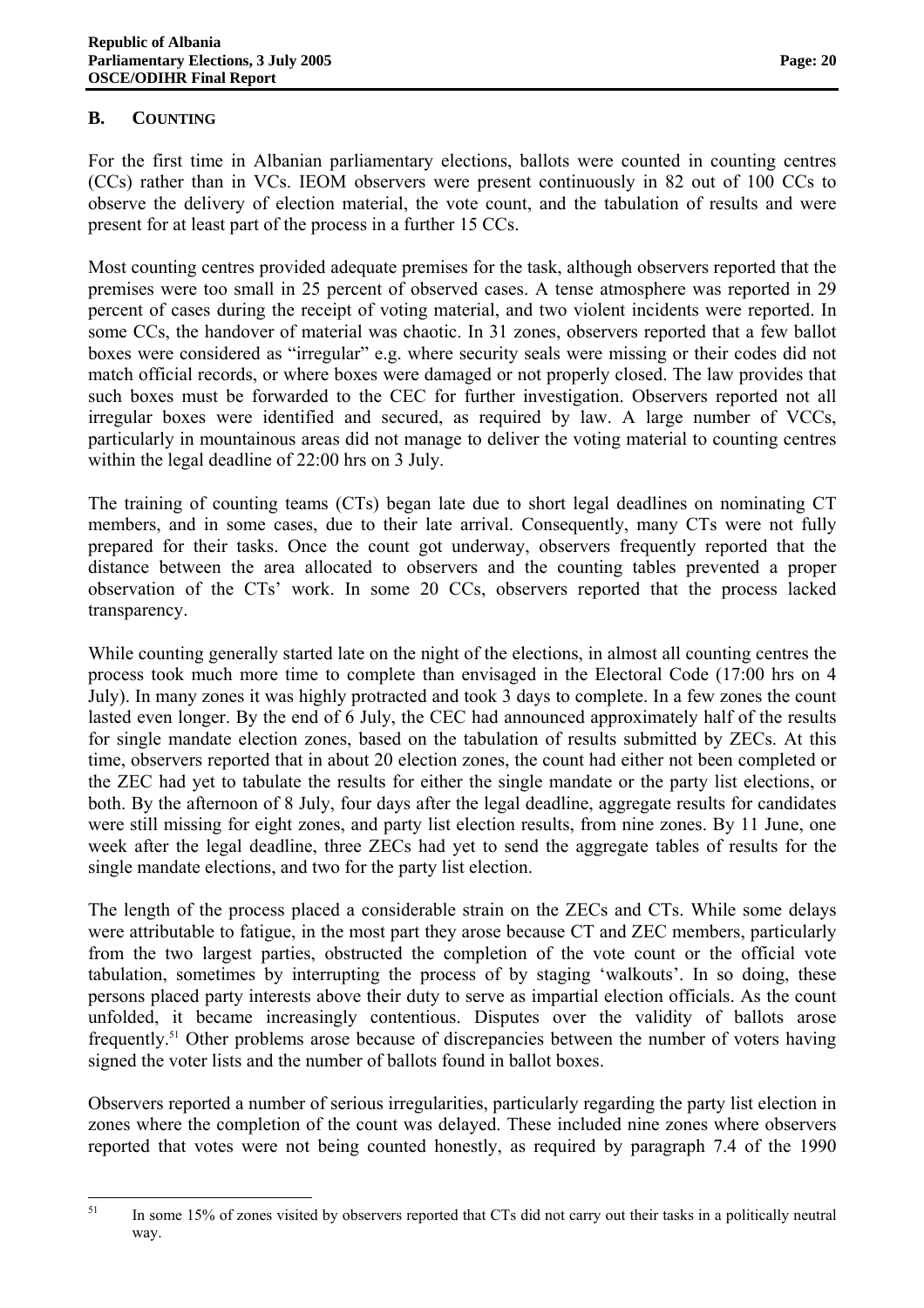OSCE Copenhagen Document.<sup>52</sup> Similarly, allegations were made to observers in a further ten zones.<sup>53</sup> Later, the SMI, the MND, the DAP and the SDY, among others, alleged that votes cast for their parties were intentionally attributed to other parties. They also alleged that some votes cast for the DP were attributed to parties of the AFJW, in particular the RP, and that some votes cast for the SP were attributed to some of the parties in the outgoing government coalition, particularly the SDP.

The ZEC in election zones 2, 64 and 73 refused to count the votes from a small number of ballot boxes. The CEC dismissed, fined and initiated criminal proceedings against members of ZEC 2 and fined ZEC 64 for failing to comply with the law and CEC instructions. In zone 2, the votes in two boxes remained uncounted since a newly appointed ZEC also failed to complete the count. ZECs 64 and 73 sent the unopened boxes to the CEC<sup>54</sup>.

Several ZECs, where observers noted irregularities during the vote count or the tabulation of results, including in zones 36 (Tirana) and 43 (Kamëz), requested new blank forms used to tabulate ZEC results. The ZECs claimed that the original tables had been used by counting teams by mistake or were illegible due to corrections of clerical mistakes. The CEC decided to provide ZECs with new forms only if the ZECs returned the original forms to the CEC.

On the night of the elections, based on ZECs' information, the CEC started to issue preliminary partial results<sup>55</sup> for single mandate and the party list contests in some zones, announcing them to the media and publishing them on the CEC website. However, a number of ZECs did not supply the CEC with partial results. As ZECs finished the vote count and tabulation of results, the CEC replaced the initial data with the aggregated result for the zone. This approach, while easing its workload, reduced the transparency of the process by preventing a comparison of partial results with the aggregated zone level results. It would also have been preferable if the CEC had decided to publish all VC level results online, on its website.

A summary of official results is contained in Annex 1.

# **XV. POST-ELECTION DAY COMPLAINTS AND APPEALS**

Election subjects (parties, coalitions or candidates) may file appeals against ZECs' decisions on the zone-level election results, within two days of the decision being taken. The CEC has ten days to adjudicate such appeals. CEC decisions on these appeals can be appealed to the Electoral College within five days.

In addition, up to 10 days after election day, election subjects can request the CEC to invalidate election results for a voting centre, an election zone, or the whole country.<sup>56</sup> The CEC has ten days to adjudicate such requests. It can invalidate elections if there were violations of the law due to a natural disaster, or voting did not begin or was suspended for more than six hours *and* the electoral

 52 In zones 12, 18, 36, 37, 43, 61, 64, 89 and 92 observers indicated that either ballots cast for specific party lists were intentionally placed on piles of votes for other parties and were counted in favour of the other party, or that

during the tabulation of results votes appeared to have been 're-attributed' between the parties.<br>These allegations were made in zones 7, 17, 55, 58, 67, 68, 72, 77, 78 and 93.<br>For a detailed analysis of the zone 73 case,

 $^{55}$  The results comprised summarised results of several VCs that had been counted at that point.<br> $^{56}$  The both an appeal and an invalidation request are lodged for the same zone, than the CEC

If both an appeal and an invalidation request are lodged for the same zone, then the CEC first adjudicates the invalidation request. The appeal is only adjudicated if the request for invalidation was not successful.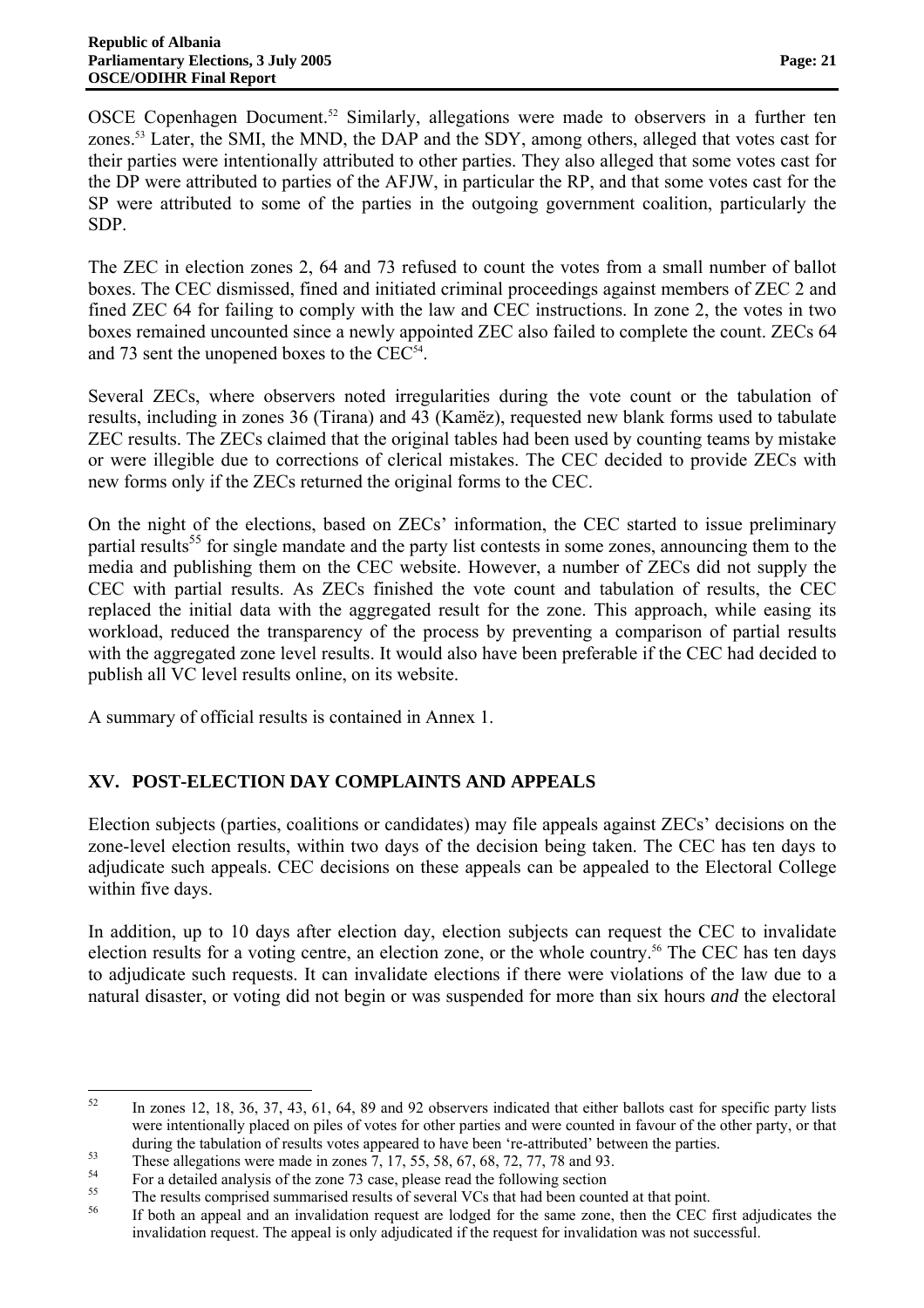process has been affected to such a degree that it may have affected the allocation of mandates in the electoral unit or on a national level. $57$ 

CEC decisions on appeals against the election results or on requests for invalidation require the votes of at least five CEC members. If an appeal or invalidation request does not receive this majority, it is considered rejected.

If the invalidation of VC results for the single-mandate contest does not affect the result, the CEC may decide not to order a repeat of the vote at these VCs. However, if the allocation of a mandate could have been affected by the invalidation of specific VC, the CEC is obliged to order the holding of a repeat election in the whole election zone. Theoretically, this requirement could lead to frequent repeated elections in a zone, delay the CEC's announcement of final results, and hence the convening of a new parliament and formation of a government. While the CEC has the authority to invalidate part of the party list election, partially invalidated results are not repeated.

The CEC received 281 appeals against results decided by ZECs,<sup>58</sup> and 107 requests to invalidate election results. Almost all were rejected. Appeals against 99 CEC's decisions were filed with the Electoral College<sup>59</sup>. With two exceptions, these were unsuccessful.<sup>60</sup> While only a few claims were upheld, the vast majority were handled correctly.

The CEC did not consider 96 appeals against election results on procedural grounds. Of the remaining 185, most were adjudicated by the CEC before it heard the requests on invalidating the elections largely because requests to invalidate results in specific zones were filed after the CEC heard the original appeal. The large majority of the appeals and requests to invalidate election results lacked merit and reflected a refusal to accept electoral defeat. Often, parties or candidates were unable to provide any substantial evidence to support their claims or did not request that potentially relevant evidence be taken into consideration.<sup>61</sup> The few substantive cases were buried under the weight of the numerous unfounded claims. Consequently, the CEC faced a considerable challenge to adjudicate claims within the timeframe provided by law.

While many appeals were straightforward, it appeared that some CEC decisions were taken hurriedly. In the few substantiated appeals, the stringent evidentiary requirements of the Civil Procedure Code, and the importance placed upon documenting violations in the ZEC "Record Book", prevented appellants from receiving an effective legal remedy. From this perspective, decisions on these cases did not satisfy OSCE commitments and international standards. This was particularly noticeable in cases involving disputes within parties.<sup>62</sup> In such cases, credible evidence was presented concerning violations during the vote count or tabulation of party list results in specific zones. However, they were not considered for procedural reasons, and the CEC and the Electoral College were formalistic in their approach. The CEC declined to use fully its powers of inquiry, e.g. by conducting an examination of all evidence presented or recounting ballots.<sup>63</sup> Some

 Article 117 of the Electoral Code (Albanian version) permits the CEC to invalidate elections even if there is no potential impact on the allocation of mandates. However, in such a case, the election is not repeated.<br>
58 Of the 281 appeals 54 were filed by the DP (or its candidates) and the parties in the AFJW coalition, 92 were

filed by the SP and other parties in the outgoing government coalition, 21 were filed by the SMI, and the

remaining 114 appeals were filed by all other electoral subjects.<br>Seven additional appeals were filed with the Electoral College against the CEC decision on the final results.<br>The successful appeal concerned the CEC's refu

ordered that the election results for both contests should be invalidated and the single mandate contest repeated.<br>Many appeals against the results in a zone concerned alleged violations during voting rather than counting.

<sup>62</sup> Article 15 of the Electoral Code entitles parties to submit internal agreements on the allocation of the party's share of the 40 supplementary mandates. In some instances, candidates of the same party were vying among themselves to secure the mandate.<br>Articles 156-158 of the Election Code give the CEC the authority to open ballot boxes, recount ballots, and

obtain other evidence in order to make a decision on an appeal and to ensure an honest count of the votes.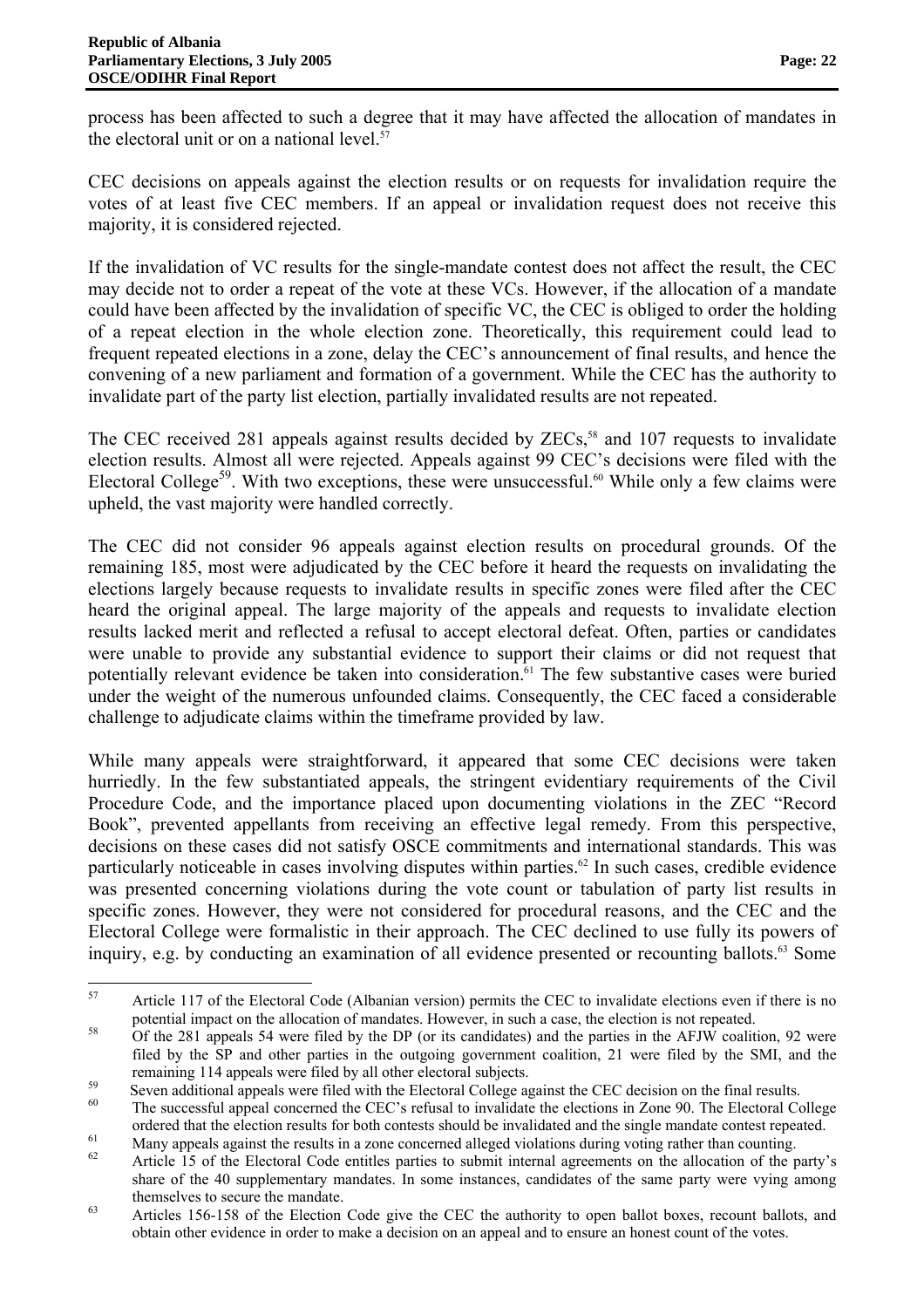parties claimed that a review or recount of the ballots would substantiate their claims that votes for party lists in some zones had not been counted honestly.

The CEC did not consider seven of the 107 requests to invalidate elections, because they were not in the correct legal format.<sup>64</sup> Most cases were requests to invalidate results in specific zones, usually the single mandate contest. The CEC heard invalidation requests between 14 and 26 July. As for appeals against zone election results, many invalidation requests clearly lacked merit. Many parties or candidates simply used the provisions allowing for filing an invalidation request as a 'second chance' appeal process when the CEC had already rejected an appeal. In general, the CEC adjudicated invalidation requests fairly and did not show a bias towards or against any stakeholder. During the hearings, it summoned over half of all ZECs to Tirana for consultations. Most requests were rejected by a solid majority of CEC members.<sup>65</sup> However, as for appeals, the CEC decided against examining ballot papers or voter lists, as requested by some appellants.

In the few cases where the CEC upheld invalidation requests for single mandate contests, the results of 19 VCs in zone 2 and the entire election zone 64 were invalidated.<sup>66</sup> The Electoral College upheld an appeal and invalidated the result in zone 90. Repeat voting was ordered in the three zones. Concerning the party list election, most appellants were unable to provide evidence that the election had been manipulated to an extent that would have influenced the allocation of mandates. However, occasionally appellants did prove significant irregularities during voting, counting or tabulation. The CEC unanimously decided to invalidate the party list election in zone 92, 19 VCs in zone 2, and two VCs in zone 8. However, the elections were not repeated because the Code prevents repeating any part of the party list contest.

According to the Electoral Code, VCCs have to return three 'ballot boxes' to counting centres: one containing the ballot papers for the single seat contest, one containing the ballot papers for the party list contest, and one containing the 'voting materials', such as voter lists, unused ballot papers, stamps, etc. If declared 'irregular' by the ZEC under Art.109/2, ballot boxes containing ballot papers are neither opened nor counted and are sent to the CEC for consideration. For a concrete VCC, if only the ballot box containing 'voting materials' is considered invalid, then the counting of the votes contained in the two other ballot boxes can proceed, after ZEC decides on its regularity.<sup>67</sup>

A particularly controversial case, the single seat contest in zone 73, is described in detail in Annex 2. This case showed *inter alia* that the 5/7 vote requirement might prove problematic when applied to CEC decisions to overturn ZEC decisions on results that are mere mathematical calculations. Further, in a case like in zone 73, when the margin between two candidates is extremely narrow and when seals are missing on some of the boxes returned, it as arguable that an invalidation and repeat election would provide an appropriate answer to the situation.

 64 Of the remaining 100 requests, 43 were filed by the Albanian Social Parties - Party of National Unity coalition (PSSH-PUK), 36 by the SP, ten by the DP, three by SMI, two by the HRUP, and one each by the NDP, the DAP,

the Demo-Christian Party, the Labour Party, the Communist Party, and an independent candidate in zone 100.<br>In two cases, the CEC voted in favour of invalidating the result was 3 to 4 (hearings in zones 15 and 37), with members voting on lines that favoured their political wing, and in one case (zone 90) where 4 members voted to

invalidate the results of the single mandate contest, albeit less than the qualified majority required.<br><sup>66</sup> In zone 2, the number of voters at VCs that had either not opened on 3 July or which had not been included in the tabulated results was sufficient to influence the allocation of the mandate. In zone 64, the number of votes

that were not counted was greater than the margin between the two leading candidates.<br>  $\text{Art.109/3.6: }$  "[...] If the ZEC or the LGEC confirms the inadequacy or the irregularity, it will reflect it in the Record of Findings. Only after recording the inaccuracy or irregularity in the Record of Findings will the ZEC or LGEC make a decision for the Counting Team to continue the vote counting procedures.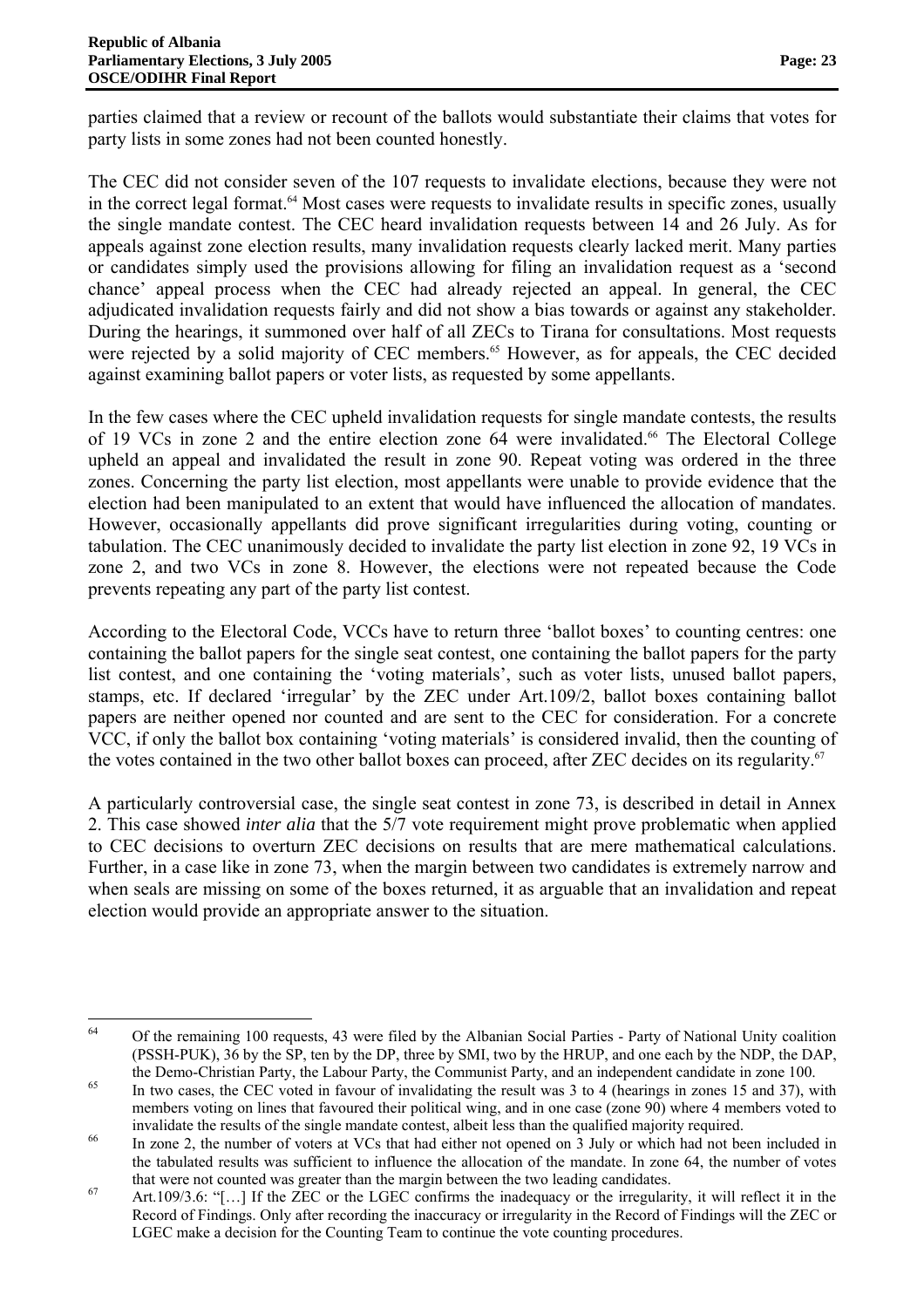### **XVI. REPEAT ELECTIONS, 21 August 2005**

The single mandate contests in zones 2, 64 and 90 were repeated on 21 August 2005. The completion of these elections had an importance beyond their own merit. Without completing the elections in these zones, the CEC was unable to allocate the 40 supplementary mandates as it could not apply the mandate allocation procedure until all 100 single seats were filled. Hence, the Parliament could not convene and grant a vote of confidence in the incoming government.

Following the 3 July election, the HRUP had decided to join the anticipated parliamentary majority coalition led by the DP. Thus, for the repeat elections, the DP and its allies had a majority on all ZECs, VCCs and CTs. The SP requested that the CEC replace HRUP nominated commissioners with nominees from another party. The request was rejected as the composition of election commissions is based on the 'parliamentary majority' and 'opposition' in the outgoing parliament. With the exception of the SP and DP candidates, other parties announced that they would not contest the repeat elections. However, because the candidates could not formally withdraw, all those who stood for election on 3 July remained on the ballot.

Prior to the repeat elections, the SP had threatened not to nominate some VCC members because of alleged intimidation, security concerns and pressure on the CEC. In zone 64, the SP candidate threatened to block the electoral process unless the location of three VCs was changed. Members of the three VCCs nominated by the SP did not collect the election material. However, on election day with the exception of 3 VCs in Lazarat commune, zone 90, and a few VCs in zone 2, VCC members nominated by the SP did participate on VCCs. Nevertheless, in all 3 zones parties delayed nominating members until the last possible moment. In zone 2, this complicated the delivery of election materials to 40 VCs located in mountainous communes. Due to the late appointment of members, VCC training was cursory.

In general, the repeat elections in the 3 zones marked an improvement compared to the 3 July contests. The CEC and its inspectors deserve much credit for this. The police also played a positive role and carried out their electoral responsibilities in an exemplary manner. In zone 2, almost all 70 VCs opened, although some with several hours' delay.<sup>68</sup> However, in all three zones voting procedures were once again not always respected. Specific problems included proxy and family voting, failure to use or check for ink applied to voters' fingers, failure to scrutinise voters' identity documents and a few unexplained deletions of voters' entries from voter lists. Two violent incidents marred the election in zone 90, where several persons including two journalists were physically assaulted.

The vote count was relatively swift and uncontroversial. No significant problems were noted. In zone 2 the count only started late, mostly due to logistical challenges. All three ZECs announced the results before the end of 22 August. DP candidates won all three zones by considerable margins. No parties or candidates filed appeals or invalidation requests.

# **XVII. RECOMMENDATIONS**

The following recommendations are offered for consideration by the Albanian authorities, in further support of their efforts to conduct elections in line with OSCE commitments and other international standards for democratic elections.

 Nevertheless, two VCs did not open at all. Delays in opening were noted in others where the VCs did not come to collect the election material. In two polling stations the ballot boxes were broken and two polling stations were invalidated because the VCC Chairperson, nominated by the SP left the VC and retained the VCC stamp, thereby causing all ballots to be invalidated. Further incidents were also reported at a few other VCs.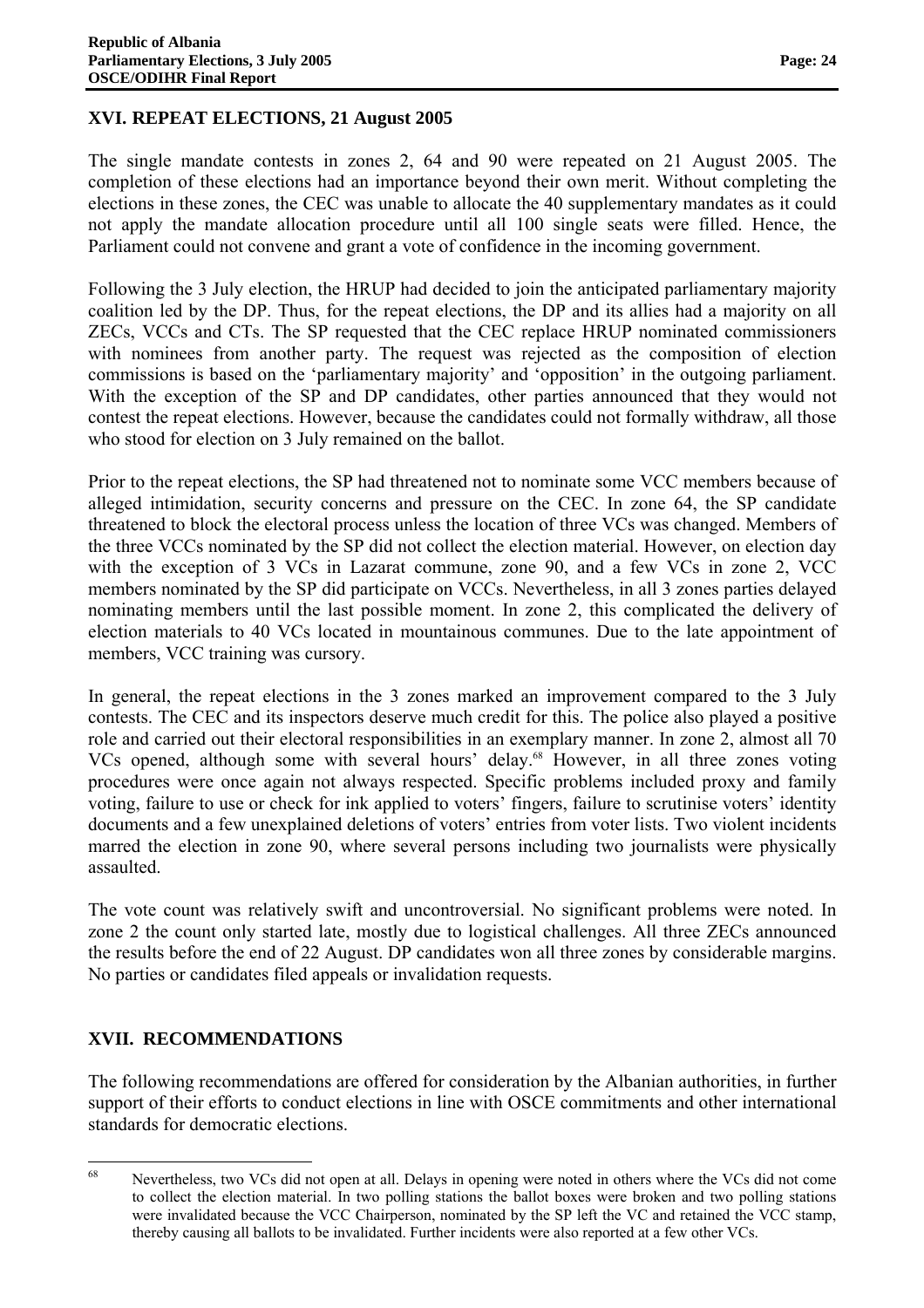- 1. Political parties should demonstrate political will for the conduct of democratic elections to a measure commensurate with the broad privileges granted to them by the law in regard to the conduct of elections.
- 2. To ensure that parties are able to compete with each other on an equal basis, as required by paragraph 7.6 of the OSCE Copenhagen Document, all provisions that discriminate against political parties should be removed from the Electoral Code.
- 3. Inconsistencies between articles 144 and 145/1 of the Electoral Code should be remedied to ensure further consistency in the campaign finance provisions. Additionally, parties' expenditure reports should be made public.
- 4. Parties and candidates need to demonstrate more respect for citizens' to express their fundamental civil and political rights. In this regard, parties should be held accountable for the actions of their candidates during the campaign.
- 5. Campaign violations such as the misuse of administrative resources for campaign purposes and vote buying should not be tolerated. Consideration should be given to measures for monitoring these violations and holding perpetrators accountable. Albanian NGOs may have a role to play in this regard.

### **B. ELECTION SYSTEM**

- 6. If the current election system is retained:
- The Electoral Code should be amended to ensure that the objective of proportionality to the closest possible extent in Article 64.2 of the Constitution can be realised more effectively.
- Supplementary mandates should be allocated in accordance with a candidate's position on an electoral list as determined before election day; and
- The Electoral Code should be amended to avoid a situation where the invalidation of a few polling stations in a single election zone could be repeated endlessly and lead to an unnecessary delay in convening the incoming parliament.
- 7. However, the Albanian authorities may wish to review the current election system in an inclusive and broadly consensual manner.

### **C. ELECTION ADMINISTRATION**

- 8. If the current system for nomination and appointment of the election administration is retained, the Electoral Code should be amended to:
- Ensure that the nomination and appointment of the CEC is fully compatible with the Constitution;
- Provide for a more pluralistic and inclusive election administration i.e. one that is not controlled and dominated by the two main political parties; and,
- Prevent nominating parties from arbitrarily removing their nominees. Parties should be entitled to replace commission members only in specific circumstances listed in an exhaustive manner. This would enhance stability, independence, impartiality and professionalism of the election administration.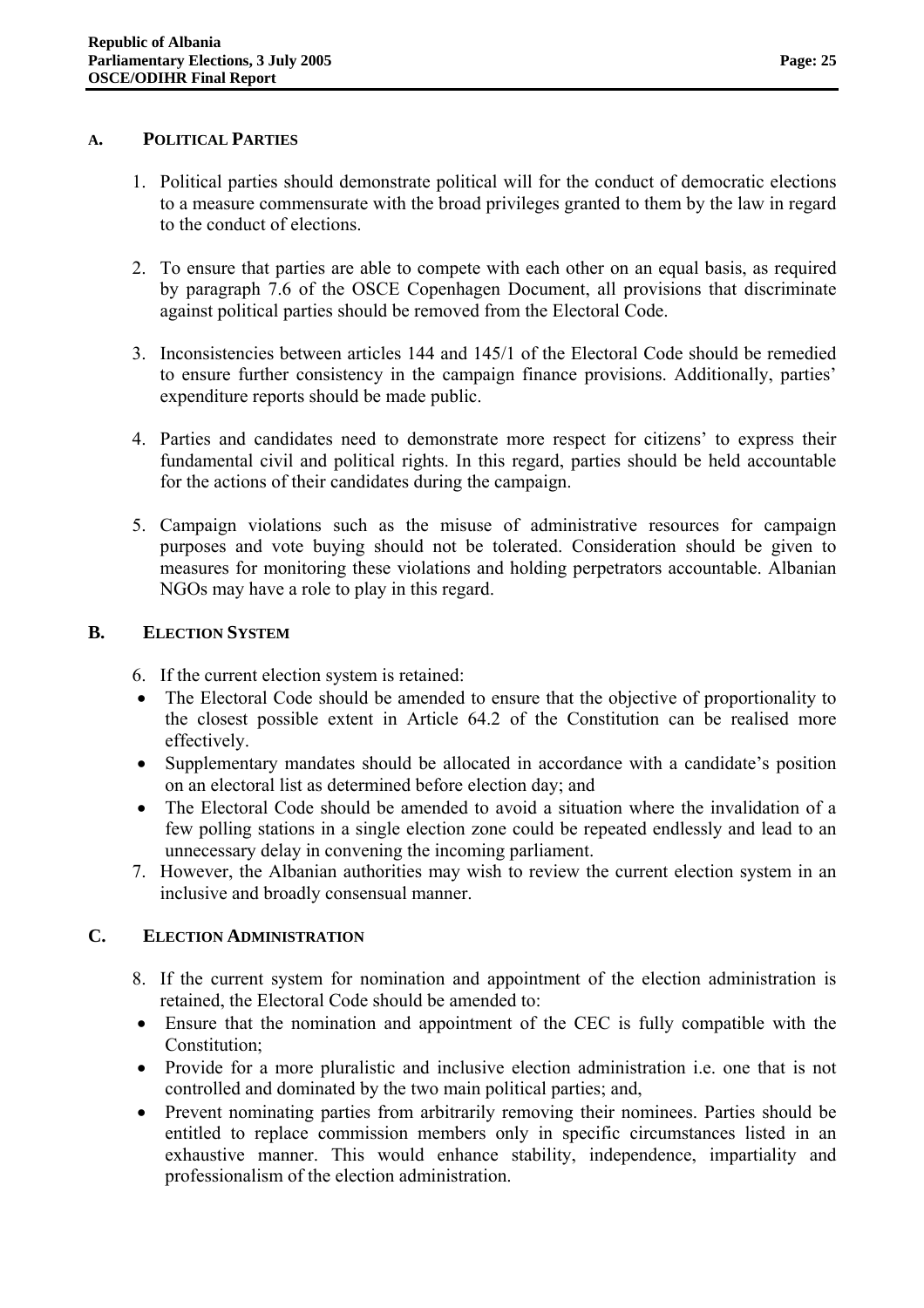- 9. If parties retain the right to nominate election officials, they should show a degree of responsibility commensurate to the considerable privileges they enjoy under the current arrangements. At a minimum, those parties entitled to appoint election commissioners at ZECs, CTs and VCCs should comply with legal deadlines for nominations. In case of failure to do so, existing provisions entitling other parties to make nominations should be applied without delay.
- 10. The role and competences of Regional Election Offices should be defined in the Electoral Code.

### **D. PARTY AND CANDIDATE REGISTRATION**

- 11. The provision contained in Article 16 of the Electoral Code that allows parties to register a 'composed multi-name list' coalition agreement with the CEC, should be deleted. A party should appear on the ballot as either a party or member of a coalition, but not as both.
- 12. The possibility for 'members' of one party to stand as candidates of another party should be proscribed as it blurs distinction between individual parties, undermines the objectives of the election system and misleads voters.
- 13. The CEC should be required by law to adopt a decision on the criteria and method for reviewing signatures supporting applications to register candidates well in advance of the scrutiny period. If ZECs and the CEC are to fulfil this task effectively, more time should be available to scrutinise signatures.
- 14. Legal penalties should be applicable in cases where supporting signatures have clearly been fabricated. The CEC should be required to notify parties when a decision on their applications will be taken. All parties should be given time to rectify technical errors in their supporting documentation.
- 15. The Electoral Code should define a 'parliamentary party'. This might prevent an MP of one party from signing a declaration that they are a 'member' of another, nonparliamentary party, enabling that party to avoid the requirement to submit 7,000 supporting signatures.
- 16. The Electoral Code should grant election subjects the right to monitor the entire ballot printing process while simultaneously safeguarding the security of the process.

#### **E. VOTER REGISTRATION AND VOTER IDENTIFICATION**

- 17. To improve the accuracy of voter lists, an ongoing effort is required urgently to maintain and improve the accuracy of civil registers. Priority should be given to developing an address system for building and other real estate property. Other priorities include rectification of incorrectly spelled names, incomplete records, the so-called '999 entries' and possible multiple entries within and across local government units' administrative borders.
- 18. To this end, civil registry offices need the appropriate financial, technical and human resources. Work on updating civil registers and subsequently on voter lists will require a long term commitment if Albanian authorities want a fully functional system of civil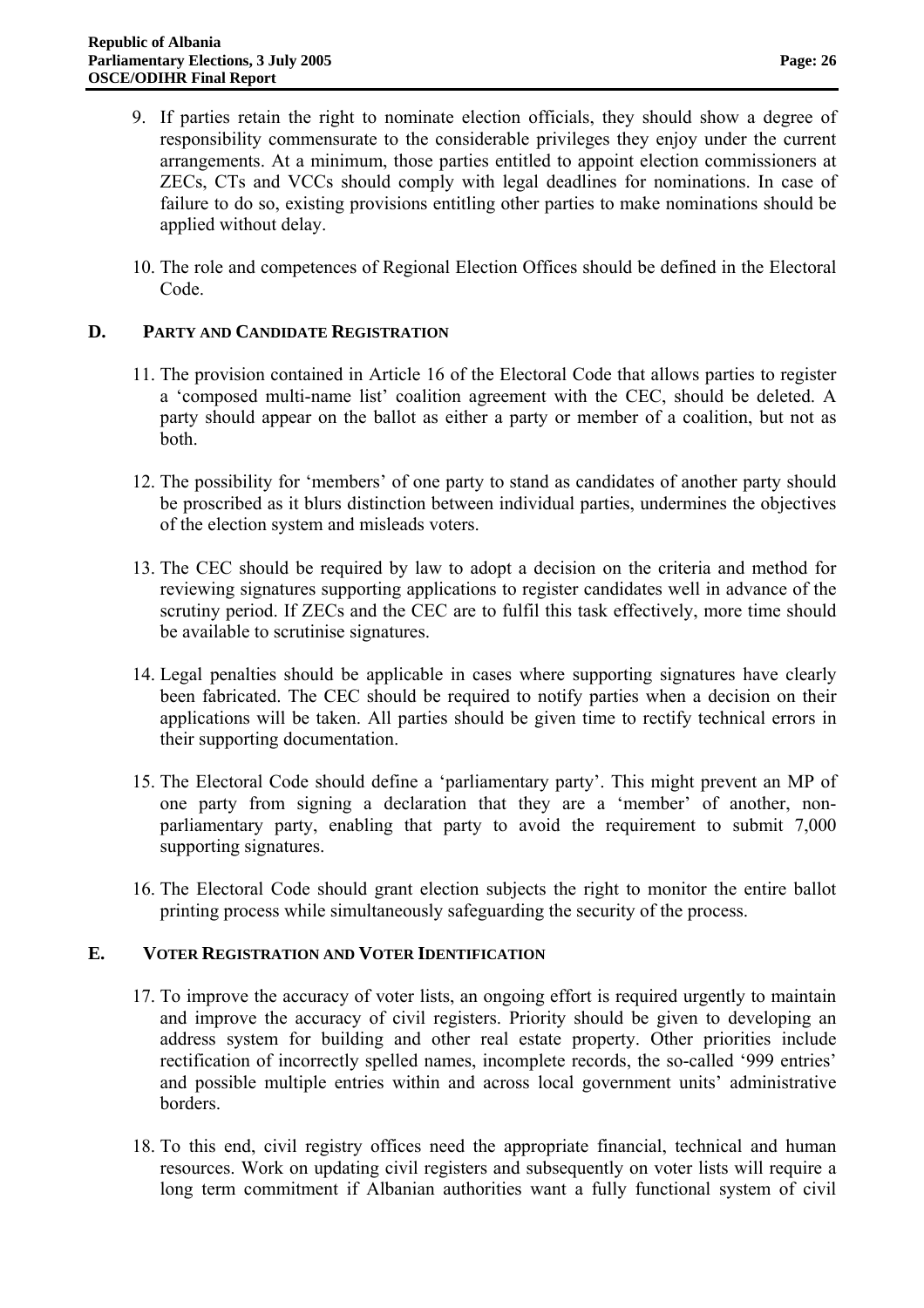registration (and consequently of voter registration) to be in place for the 2009 parliamentary elections.

- 19. Serious consideration should be given to introducing a form of voter identification that is not open to abuse. If the government wishes to introduce new identity documents, a wideranging consultation process should take place before their introduction. For as long as 'birth certificates' are a permissible form of voter identification, the central authorities should ensure that civil registry offices keep accurate official records on certificates issued for all purposes, in particular for electoral ones, and that such data are publicly available.
- 20. The Code should clarify if voter lists can be updated for repeat elections.

# **F. MEDIA**

- 21. Paid airtime should be available to all political parties on a non-discriminatory basis regardless of previous electoral strength.
- 22. Steps should be taken to improve the methodological basis and procedures of official media monitoring boards working at State and local levels during campaign periods and local monitors should be appointed in a timely manner.
- 23. Parties and the media should respect the official campaign silence period immediately prior to election day.

# **G. VOTING AND COUNTING**

- 24. VCCs should be required to comply with the provisions concerning the use of ink to mark voters' fingers. Use of indelible visible ink could be considered.
- 25. The late deadline for appointment of counting teams should be reconsidered.
- 26. Consideration should be given on how the vote counting process can be completed in a timely manner. Possible means include increasing the number of CTs beyond the current maximum of five members, at least in zones with a large number of VCs or by permitting CTs to work in shifts. It may be practical to have a larger number of CTs with each having fewer members.
- 27. There is room for improvement of the transparency of the counting process. All election contestants should be allowed to observe counting on an equal basis. Substantial effort should be made to improve the possibility for observers to check the accuracy of the count.

# **H. COMPLAINTS AND APPEALS**

The Electoral Code should be amended to ensure that:

- 28. Legal remedy is appropriate to the circumstances regardless of whether the candidate, party, or lawyer specifically requests a particular form of legal relief.
- 29. Effective remedy is available for violations of the law and to verify whether votes have been counted honestly. The CEC and Electoral College should not be unduly restricted in the type of evidence they may consider during appeal hearings.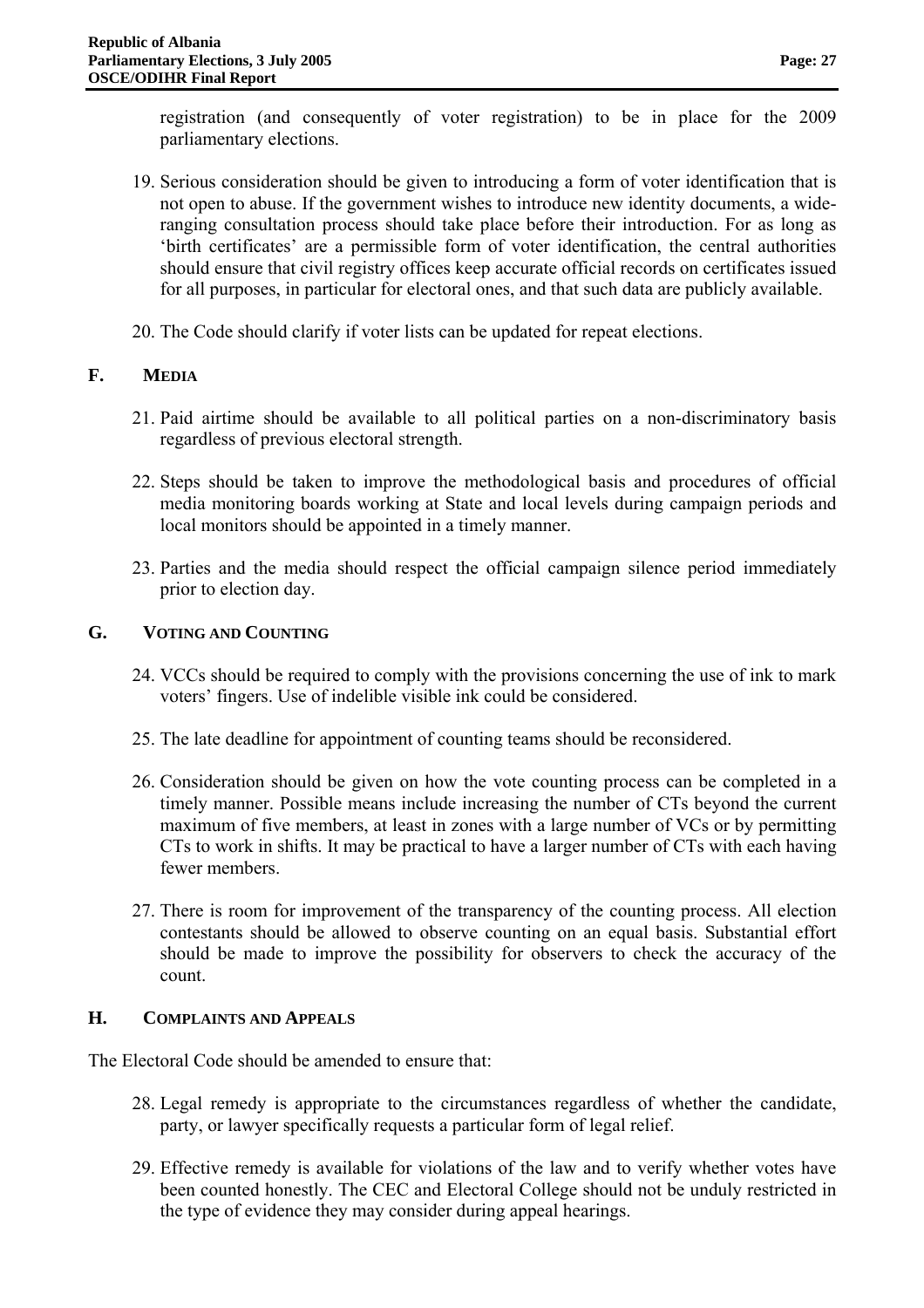- 30. The substance of a complaint is more important than its form. The failure to record an event on an official election form or in the ZEC Record Book does not conclusively establish that the event did not occur. Thus, an over-reliance on the ZEC "Record Book" should be avoided.
- 31. Any political party influence over the selection of judges for the Electoral College is eliminated.
- 32. Post election appeal deadlines are harmonised, so that a request to invalidate an election result and an appeal challenging a ZEC's tabulation of results are considered jointly. It is recommended that this deadline be three days after the completion of the tabulation of results by a ZEC.
- 33. There is more guidance on the actions the CEC should take concerning irregular ballot boxes sent by ZECs and greater clarity on the circumstances in which the CEC has the authority to undertake a 'first' count of ballots, whether or not the boxes were deemed irregular.
- 34. The CEC conducts a recount of votes or a re-evaluation of ballots where it has been established that irregularities occurred that could influence the allocation of a mandate. In all other cases, the decision to recount or re-evaluate ballots should remain discretionary.
- 35. There is guidance to district courts concerning which documents a citizen omitted from voter lists must provide to prove their eligibility to vote.

### **I. ELECTION OBSERVATION**

- 36. Transparency could be further enhanced by allowing domestic observers to register earlier than 45 days before election day, as well as by reducing the deadline for submitting accreditation requests for individual domestic observers (currently 15 days prior to election day).
- 37. ZECs should be instructed that counting centres should be laid out in such a way that observers can follow the counting of votes properly e.g. the distance between the space reserved for observers and the counting tables should not be so great that meaningful observation becomes impossible.

### **J. PARTICIPATION OF WOMEN**

- 38. A serious effort should be undertaken to increase the number of women elected to parliament. In particular, political parties should increase the presence of women candidates on party lists and in single mandate zones.
- 39. The government and parliament should explore ways to increase the participation of women in public life. The government should prepare an action plan to meet this objective and realise pre-existing commitments.
- 40. A genuine and continual effort is necessary to eradicate 'family voting'. The perceived tolerance for this practice runs counter to Albanian legislation and the secrecy of the ballot.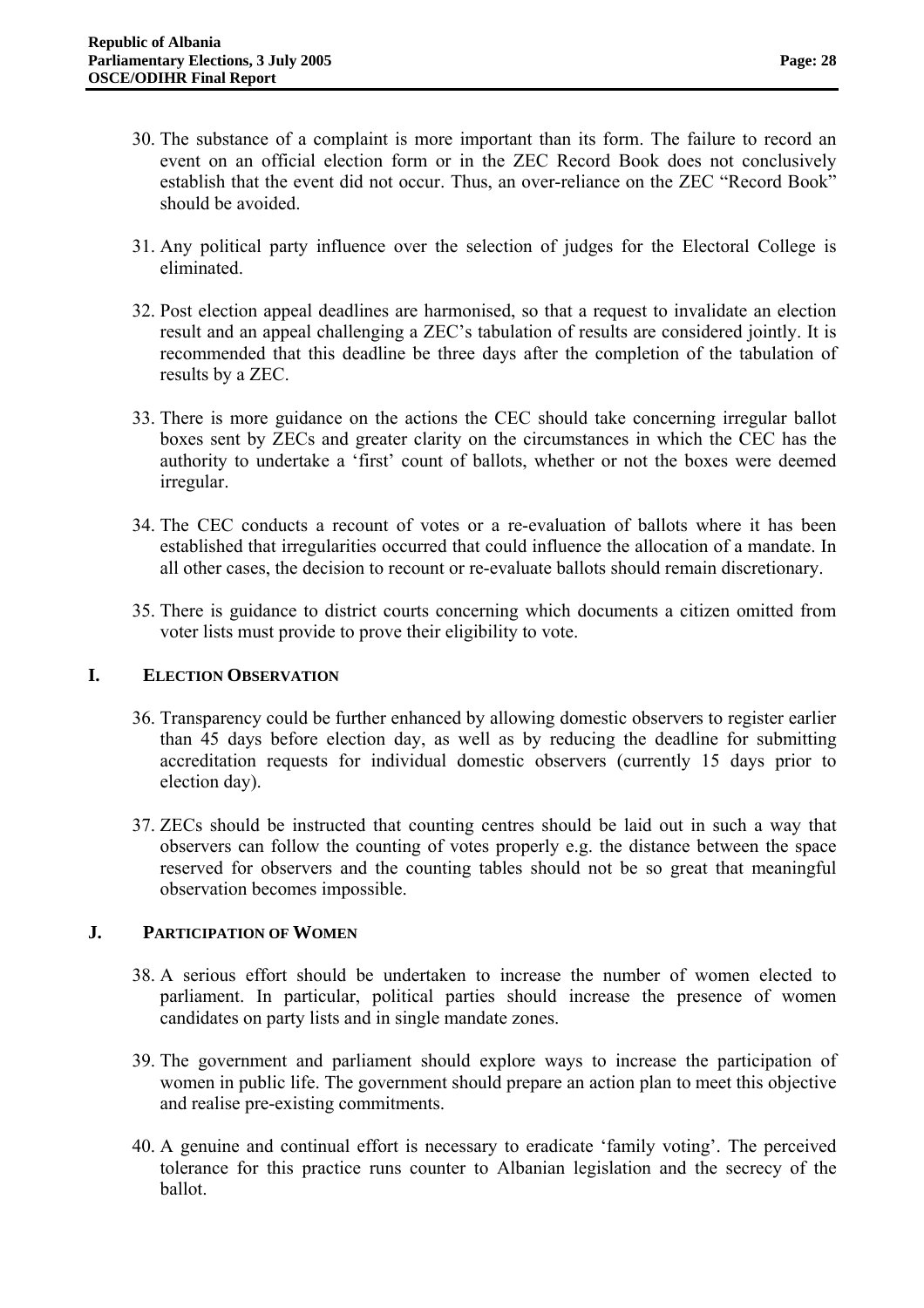#### **K. PARTICIPATION OF NATIONAL MINORITIES**

- 41. The Albanian authorities should improve voter registration among national minority populations, particularly the Roma and Egyptian communities.
- 42. The Albanian authorities and parties should ensure that minority issues receive appropriate attention during the electoral campaign.
- 43. The practice of attempting to influence the vote through vote buying methods in vulnerable communities should be addressed at all levels with a view to eradicate it.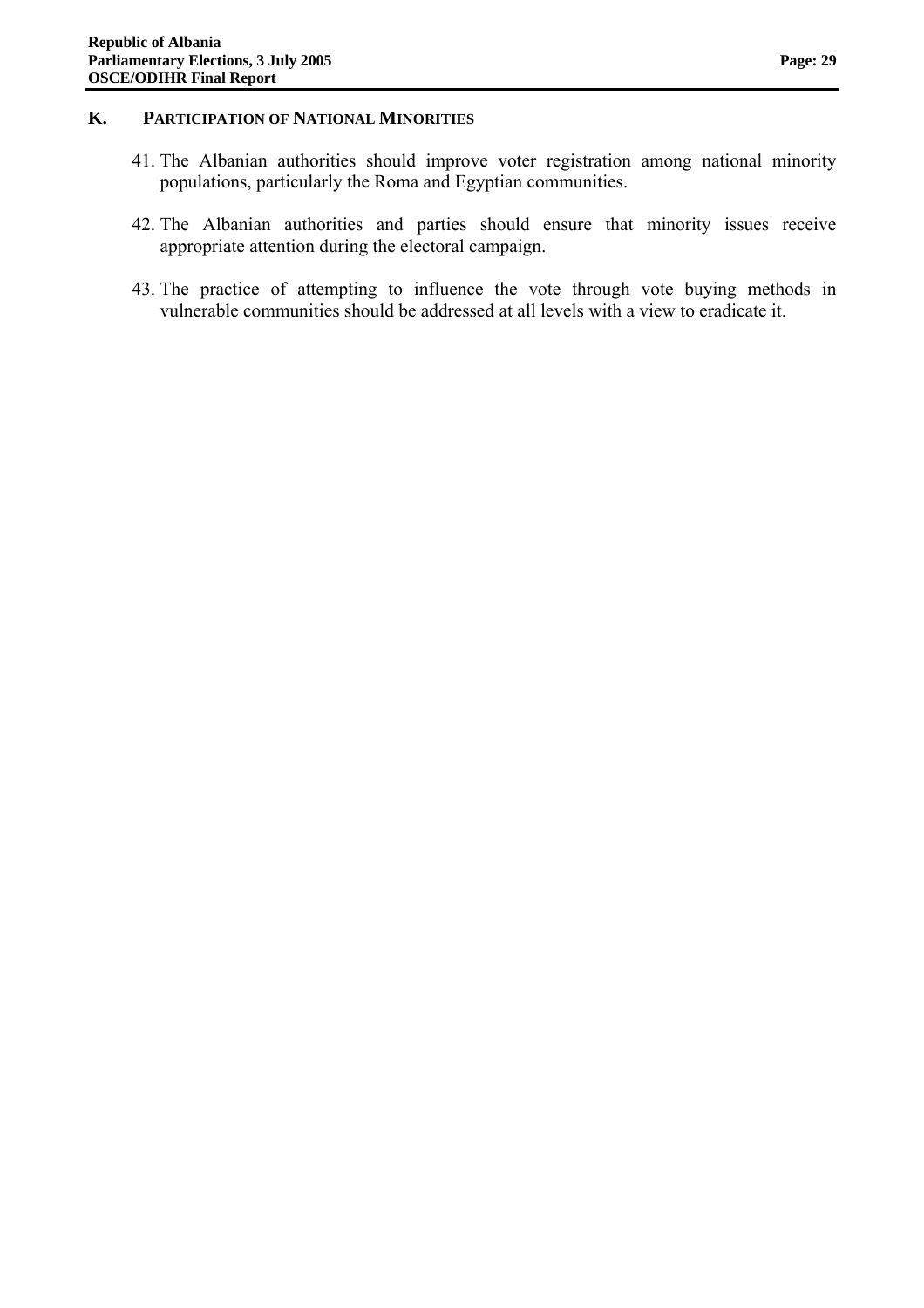# **ANNEX 1: SUMMARY OF OFFICIAL RESULTS**

On 1 September, after the expiry of all appeal deadlines, the CEC declared final election results and the candidates to whom the 40 supplementary mandates were allocated.

| Party       | Number of<br>votes cast for<br>party and<br>coalition lists | $\frac{0}{0}$<br>votes | Single seats<br>won and % of<br>all mandates | Supplementary<br>mandates<br>allocated | Total<br>number of<br>mandates | % of all<br>mandates | Difference <sup>69</sup> (%<br>of mandates<br>minus $%$ of<br>votes) |
|-------------|-------------------------------------------------------------|------------------------|----------------------------------------------|----------------------------------------|--------------------------------|----------------------|----------------------------------------------------------------------|
| DP          | 104,796                                                     | 7.67                   | 56(40.00)                                    | $\mathbf{0}$                           | 56                             | 40.00                | $+32.33$                                                             |
| <b>SP</b>   | 121,412                                                     | 8.89                   | 42(30.00)                                    | $\mathbf{0}$                           | 42                             | 30.00                | $+21.11$                                                             |
| <b>AFJW</b> | 457,143                                                     | 33.46                  | 0(0.00)                                      | 18                                     | 18                             | 12.86                | $-20.60$                                                             |
| <b>SDP</b>  | 174,103                                                     | 12.74                  | 0(0.00)                                      | $\tau$                                 | 7                              | 5.00                 | $-7.74$                                                              |
| <b>SMI</b>  | 114,798                                                     | 8.40                   | 1(0.71)                                      | $\overline{4}$                         | 5                              | 3.57                 | $-4.83$                                                              |
| EAP         | 89,635                                                      | 6.56                   | 0(0.00)                                      | $\overline{4}$                         | $\overline{4}$                 | 2.86                 | $-3.70$                                                              |
| DA          | 65,093                                                      | 4.76                   | 0(0.00)                                      | 3                                      | 3                              | 2.14                 | $-2.62$                                                              |
| <b>SDY</b>  | 57,998                                                      | 4.25                   | 0(0.00)                                      | $\overline{2}$                         | 2                              | 1.43                 | $-2.82$                                                              |
| <b>HRUP</b> | 56,403                                                      | 4.13                   | 0(0.00)                                      | $\overline{2}$                         | $\overline{2}$                 | 1.43                 | $-2.70$                                                              |
| All Others  | 124,845                                                     | 9.14                   | 0(0.00)                                      | $\theta$                               | $\theta$                       | 0.00                 |                                                                      |
| Indep.      |                                                             |                        | 1(0.71)                                      | $\mathbf{0}$                           |                                | 0.71                 |                                                                      |
| Total       | 1,366,226                                                   | 100%                   | 100(71.43)                                   | 40                                     | 140                            | 100                  |                                                                      |

## **Table of Official Results for the 2005 Parliamentary Election**

Subsequently, President Moisiu called the constituent session of the newly elected Parliament for 2 September.

 An analysis of the impact of electoral strategies on the extent to which the objective of proportionality has been achieved is not included, as the OSCE/ODIHR is not in a position to predict voters' choices under different coalition modalities.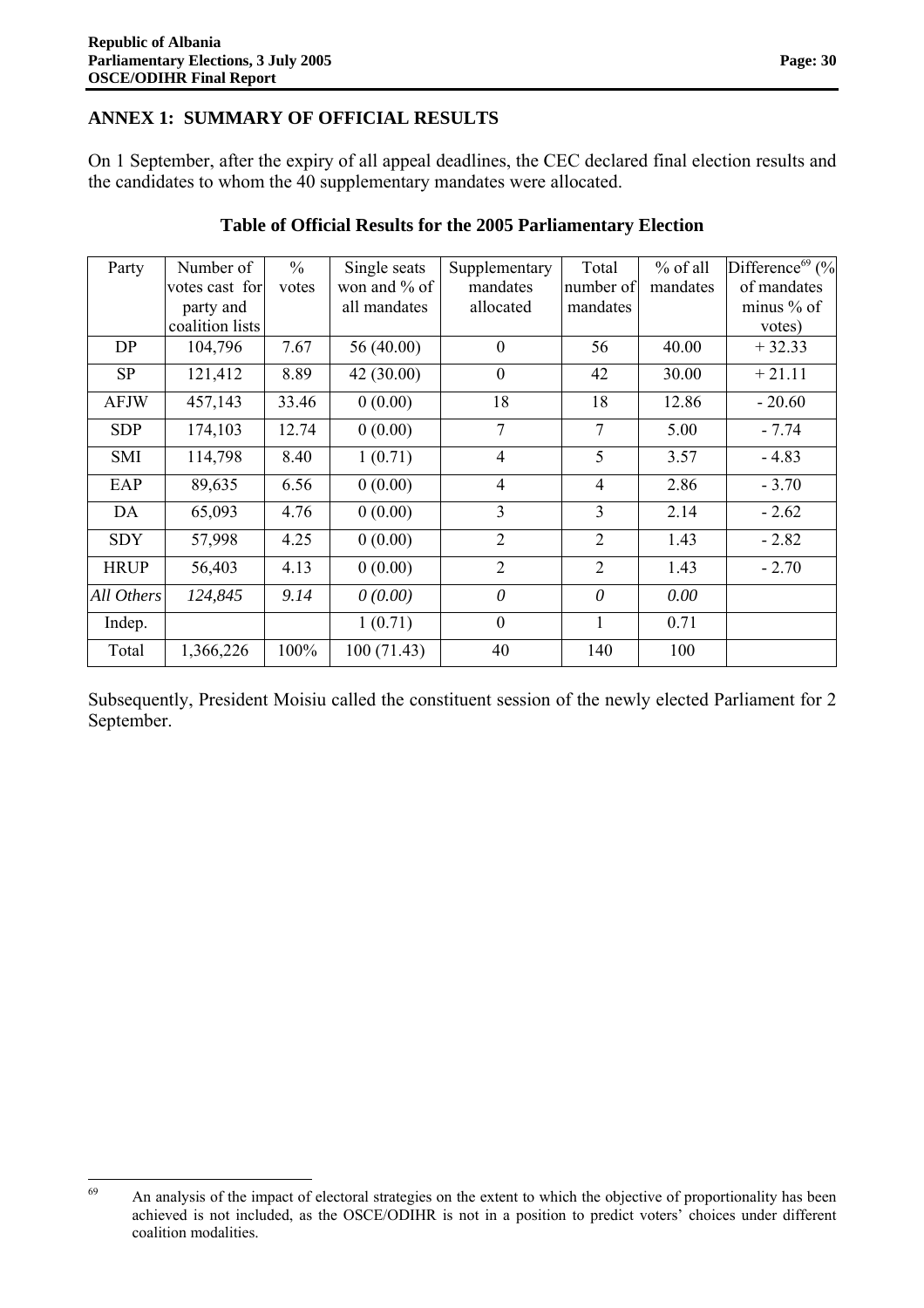### **ANNEX 2: APPEAL PROCESS IN ZONE 73**

In zone 73, the ZEC decided that the ballot boxes containing the 'voting material' of two VCs (n.3248 and 3260) were "irregular". One box was missing some material, and the other one was missing spare seals. In ZEC Decision 115, the ZEC refused to count the votes of these two VCCs and declared "invalid" the boxes containing the ballot papers, although "invalidity" is only referred to in the Electoral Code, art.117, as a competence of the CEC. After counting votes for all VCs except the two in contention, the ZEC adopted a further Decision 116, declaring the single seat result. The DP candidate was leading by 34 votes.

The SP candidate appealed against ZEC Decision 115 to the  $CEC<sup>70</sup>$ . It is worth noting that the CEC could overturn ZEC Decision 115 with a majority of four out of seven votes. Had the SP candidate appealed Decision 116 declaring the results, a qualified majority of five out of seven votes would have been required to overturn it. All boxes were sent to the CEC. The CEC decided by a four to three vote to open the boxes and to count the content after having examined the election materials. If legal and technical arguments were put forward during the discussion, the vote appeared to coincide with party lines. The minority argued that under the Electoral Code, the CEC had no authority to count ballots and that the Electoral Code, art.158/3, only foresaw a possibility to "recount" or "reevaluate" ballots which had already been counted. In addition, it showed that while the Electoral Code requires a qualified majority of five out of seven votes to overturn a ZEC declaration of results (ZEC Decision 116), this requirement does not apply when an intermediate decision as to what ballots will be counted (the material basis for the results, ZEC Decision 115), is overturned by the CEC with only a majority of four out of seven votes.

In a particularly acrimonious session, the votes from the two additional VCs were counted at the CEC. The CEC found that the number of ballots in these boxes did not match the number of signatures of voters, and one box had all spare seals missing. The CEC proceeded with the counting of the votes, which differed from the ZEC result, giving the SP candidate a lead of 35 votes. However, while a four to seven majority of CEC members voted to include these results of the two VCs in the final zone result, the qualified majority of five to seven, necessary to overturn the ZEC's original declaration of results (Decision 116), could not be reached. Consequently, the ZEC declaration of results was upheld and the DP candidate declared the winner. The SP candidate appealed to the Electoral College, which eventually declared the SP candidate the winner since, after all ballot boxes had been counted, he was the one who obtained more votes.

 A week later the SP candidate filed a request for the invalidation of the results in the entire zone, which he eventually withdrew during the hearing of the request by the CEC. Pursuant to art.161/1 of the Code, the CEC decided not to continue the proceedings. This decision of the CEC was appealed by the DP candidate to the Electoral College, which rejected the appeal as art.161/1 of the Code grants the right to withdraw a claim to any party unless the "CEC considers that the proceedings are in the public interest". The examination of the first appeal was suspended for the duration of the invalidation proceedings.